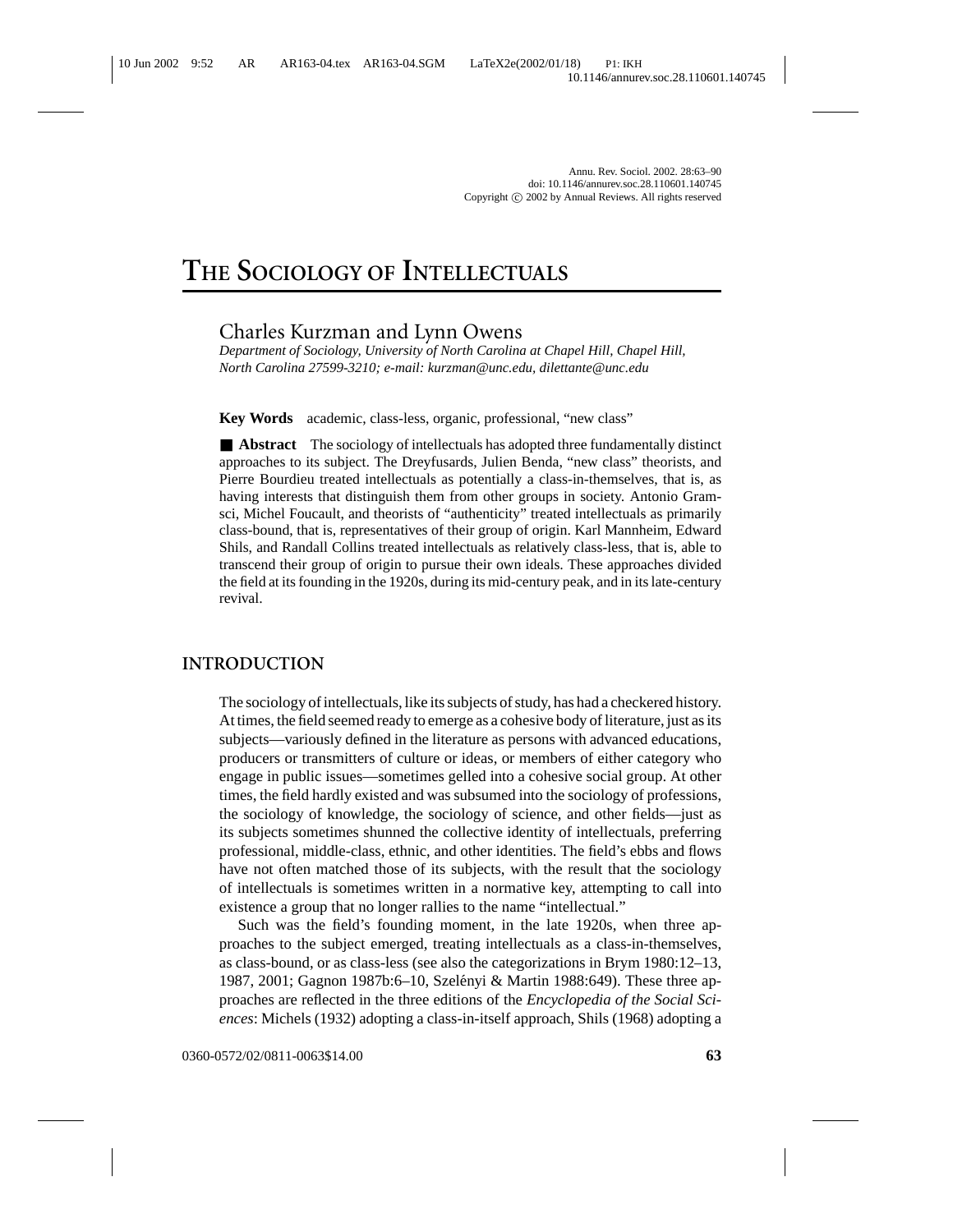class-less approach, and Brym (2001) adopting a class-bound approach. Our review of the field, focusing primarily on the English-language literature, is organized around these three approaches, discussing the updating of each approach during three waves of interest in the subject, in the 1920s, the 1950s, and the 1990s.

# **The Founding of the Field**

In contrast to the first decade of the twentieth century, when the Dreyfus Affair sparked a positive and almost messianic collective identity among intellectuals around the world (Kurzman 2003), intellectuals in the interwar period were characterized by disillusionment and de-identification. Roberto Michels, writing in 1932 on "Intellectuals" for the *Encyclopedia of the Social Sciences*, characterized his subjects as "largely demoralized" and undergoing "an intense spiritual selfcriticism" (Michels 1932:123–24). Theodor Adorno recalled the early 1920s as a period of "anti-intellectual intellectuals" seeking authenticity through religion (Adorno [1964] 1973:3–4). Edouard Berth, whose savage critique of intellectuals ´ just before World War I as "the harshest, the most nefarious, the most ruinous of aristocracies," prefaced his second edition in 1926 with the pitiful image of "intellectual and moral prostration" beneath the plutocratic captains of industry (Berth 1926:74, p. 29). V. I. Lenin, who expressed high hopes before the war that bourgeois intellectuals would turn revolutionary and enlighten the working class (Lenin [1902] 1975:24–25), now called them "not [the nation's] brains but its shit" (Koenker & Bachman 1997:229). Leftist intellectuals in China adopted the slogan, "Down with the intellectual class" (Schwarcz 1986:186). "Intellectuals of all countries, unite!" wrote Roger Lévy (1931:164). "Unite because the war [World War I], which decimated you, has reduced the survivors to the wages of misery; unite because, among other workers, your brothers, you [survivors] dare to speak of the material conditions of your miserable lives, which are brightened only by the will to learn or teach."

At this low point in the collective history of the intellectuals, the sociology of intellectuals emerged out of the long tradition of speculation on the subject (Plato [360 B.C.] 2000, Campanella [1602] 1981, Bacon [1627] 1989, Fichte [1794] 1988, Comte [1822] 1969, Bakunin [1870] 1950, Makha¨ıski [1899] 1979; see also Boggs 1993:15–27). Three approaches developed at this time, each distinguished by its consideration of intellectuals as a class: one, pioneered by Antonio Gramsci, viewed intellectuals as bound to their class of origin; a second, associated with Karl Mannheim, treated intellectuals as potentially class-less; a third, popularized by Julien Benda, proposed that intellectuals form a class in themselves.

**INTELLECTUALS AS CLASS-IN-THEMSELVES** Dreyfusard intellectuals claimed that they formed a class:

We alumni and alumnae of the colleges are the only permanent presence that corresponds to the aristocracy in older countries. We have continuous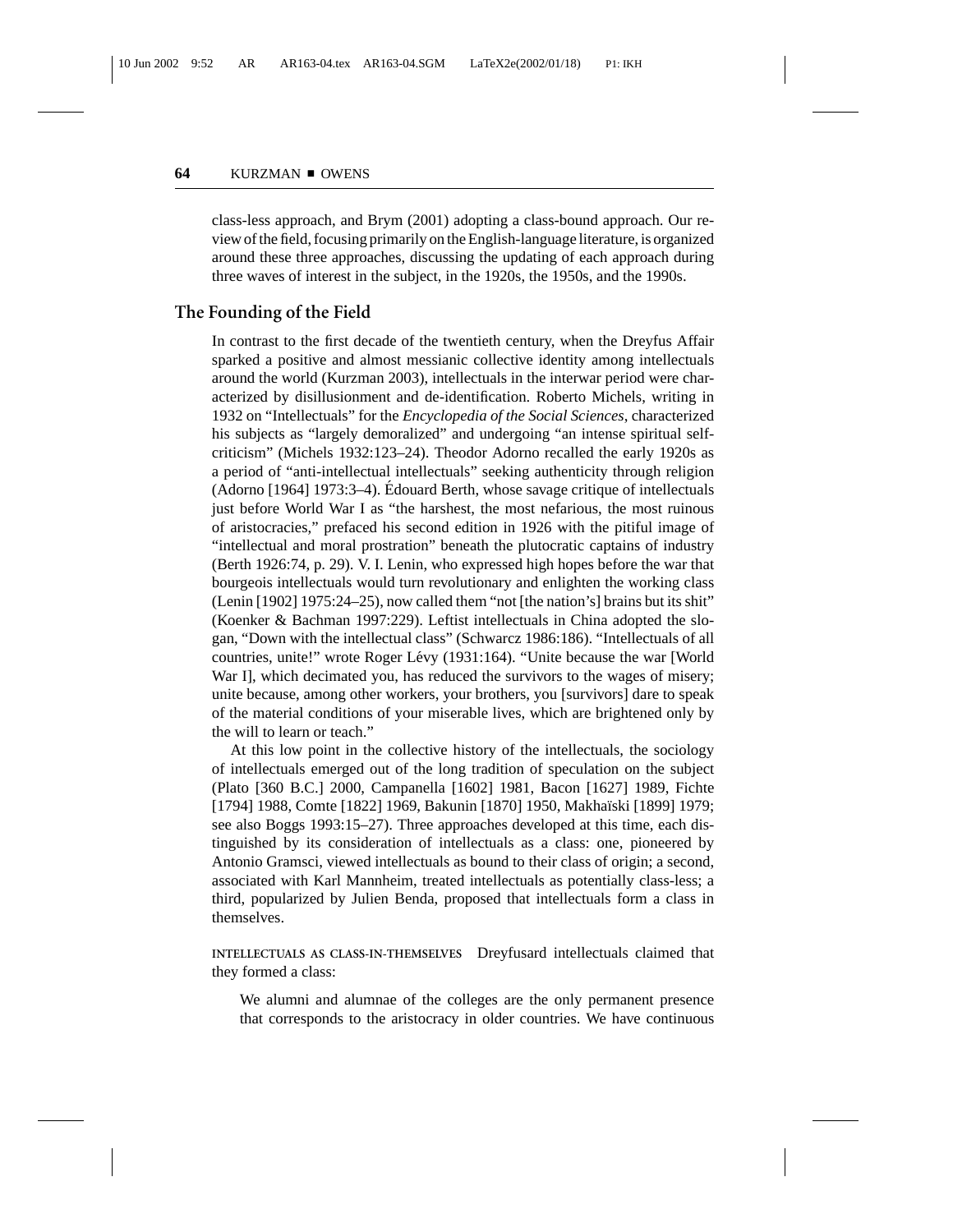traditions, as they have; our motto, too, is *noblesse oblige*; and unlike them, we stand for ideal interests solely, for we have no corporate selfishness and wield no power of corruption. We sought to have our own class consciousness. "*Les intellectuels*!" What prouder club name could there be than this one. (James 1912:319)

This class was not based on its relation to the means of production, as in most Marxist images of class at the time, but rather on its *lack* of relation to the means of production. That is, intellectuals considered their interests to be coterminous with the interests of society as a whole, precisely because they were free from the narrowing of interest that the occupation of any particular position in the economy entailed.

[H]ere is an entire phalanx of people who not only conceive of general ideas, but for whom ideas determine the corresponding emotions, which in turn determine their acts, which are, much of the time, directly opposed to the immediate interest of the individual. Here is a lieutenant-colonel [Georges Picquart] who, through devotion to an abstaction, ruins his career, accepts three months of detention; a novelist [Émile Zola] who confronts the savagery of the crowds; thousands of young men who sign manifestos that may compromise their future, perhaps even their security. ... (Benda 1900:309)

The author of this paean to the intellectual anti-class, Julien Benda, later wrote what we take to be the founding document of the sociology of intellectuals, *La Trahison des clercs*, translated into English as *The Treason of the Intellectuals*(Benda [1927] 1928). This work may be little known today but was influential at the time, going through more than 50 editions in 20 years. The author defined his subjects as "all those whose activity essentially is *not* in the pursuit of practical aims, all those who seek their joy in the practice of an art or a science or metaphysical speculation, in short in the possession of non-material advantages, and hence in a certain manner say: 'My kingdom is not of this world'" (p. 43). Benda contrasted this group with "'the laymen,' whose function consists essentially in the pursuit of material interests" (p. 43).

The treason in Benda's title referred to the failure of contemporary intellectuals to uphold their anti-class. The Dreyfusard phalanx that Benda optimistically described in 1900 had succumbed to base "political passions" (p. 45), by which Benda meant material interests. "The modern 'clerk' has entirely ceased to let the layman alone descend to the market place," he asserted (p. 46), and in descending they have "betrayed their duty, which is precisely to set up a corporation whose sole cult is that of justice and of truth" (p. 57). Benda repeatedly listed three sets of interests that intellectuals were duty-bound to avoid: nation, class, and race. He identified nationalism, predating the outbreak of World War I but accelerating thereafter, as particularly pernicious. Contemporary intellectuals, he wrote, "declare that their thought cannot be good, that it cannot bear good fruit, unless they remain rooted on their native soil, unless they are not 'uprooted'" (p. 64). Benda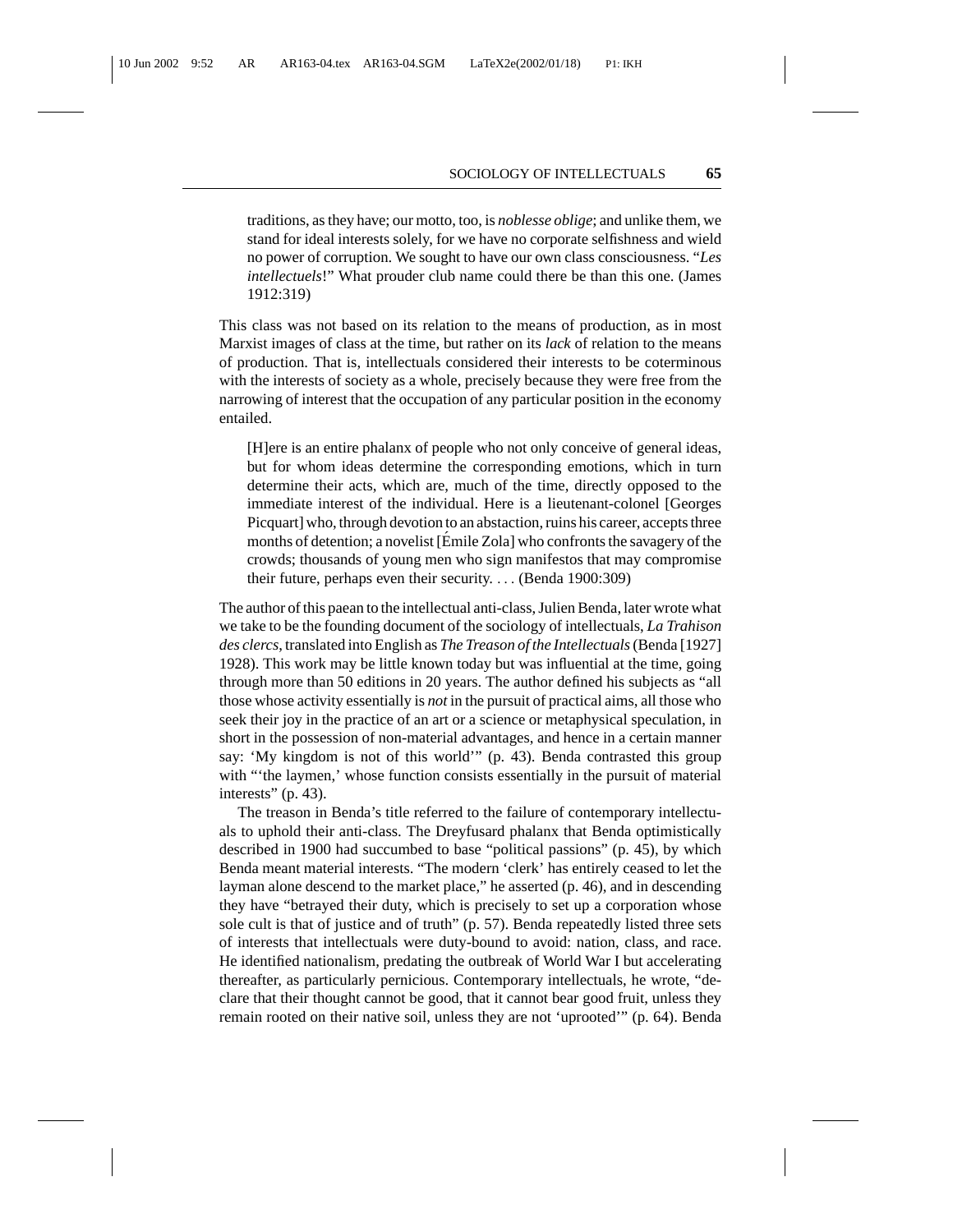worried that the break-up of the intellectual class might be permanent. "It is hard to imagine a body of men of letters (for corporative action becomes more and more important) attempting to withstand the bourgeois classes instead of flattering them. It is still harder to imagine them turning against the tide of their intellectual decadence and ceasing to think that they display a lofty culture when they sneer at rational morality and fall on their knees before history" (p. 194).

Despite its literary flavor and apocalyptic tone, Benda's book encapsulates many of the themes of the class-in-itself approach to the sociology of intellectuals: Intellectuals can develop common interests that set them apart from other groups in society. Intellectuals can organize around these interests sometimes and reject such organization at other times.

**INTELLECTUALS AS CLASS-BOUND** Antonio Gramsci, the Italian communist, criticized Benda's famous book for ignoring "the function of the intellectuals in the life of the state" (Gramsci [1932] 1995:470). Gramsci's approach to the subject of intellectuals began with a questioning of the Dreyfusard ideal: "Are intellectuals an autonomous and independent social group, or does every social group have its own particular specialised category of intellectuals?" (Gramsci [1932] 1971:5). He quickly selected the second option:

Every social group, coming into existence on the original terrain of an essential function in the world of economic production, creates together with itself, organically, one or more strata of intellectuals which give it homogeneity and an awareness of its own function not only in the economic but also in the social and political fields. (p. 5)

The bourgeoisie produced its intellectuals, and the proletariat produced its own. Both sets of intellectuals were "organic" to the extent that there was a "relationship between the intellectuals and the world of production" (p. 12). Gramsci contrasted "organic" intellectuals with "traditional" intellectuals, exemplified by Catholic clerics, who "put themselves forward as autonomous and independent of the dominant social group" (p. 7). This self-conception was delusional—a "social utopia by which the [traditional] intellectuals think of themselves as 'independent'"  $(p, 8)$  but the bourgeoisie sought to eliminate even this fictional autonomy through "its struggle to assimilate and to conquer 'ideologically' the traditional intellectuals," a process "made quicker and more efficacious the more the group in question succeeds in simultaneously elaborating its own organic intellectuals" (p. 10). The vagaries of the intellectuals' relations with the classes that produced them are the subject of numerous scattered references throughout Gramsci's prison notebooks (Gramsci [1929–1935] 1971).

Gramsci's writings on intellectuals only became well-known a decade after his death, when his prison notebooks were published. From the mid-twentieth century onward, while Benda was largely forgotten, Gramsci's reputation has steadily spread, and not only among Marxists. His work is commonly cited as an exemplar of the class-bound approach to the sociology of intellectuals: Intellectuals cannot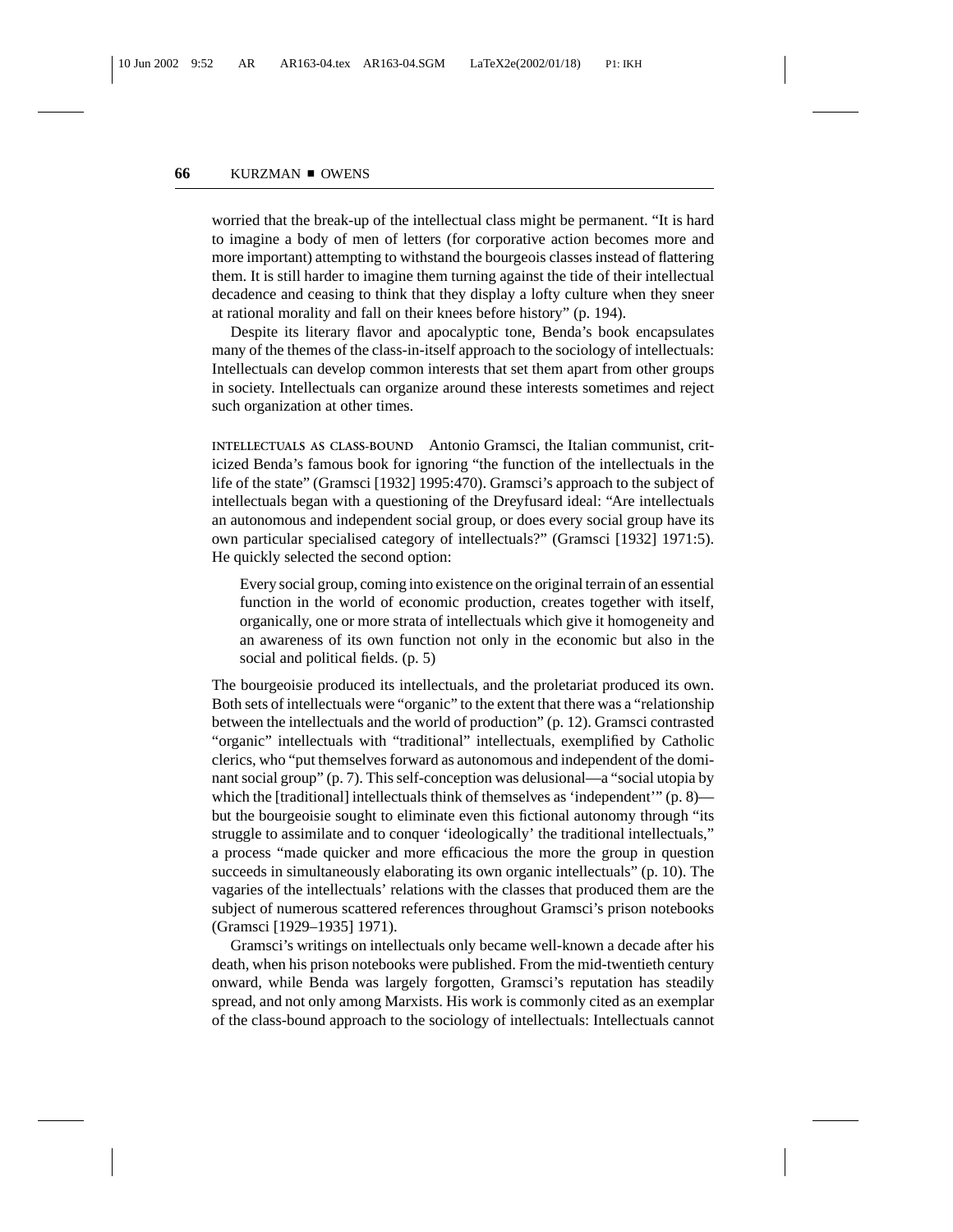form a single group, but are divided into subsets that emerge from and serve other social groups.

**INTELLECTUALS AS CLASS-LESS** Karl Mannheim, an exiled Hungarian socialdemocrat, also distanced his sociology of intellectuals from Benda's approach. Benda, he wrote, was "mistaken" in clinging to the "traditional cult of the exclusively self-oriented, self-sufficient intelligentsia"; the danger Benda saw in politicization lay rather in "the encapsulation of free thought under the constraint of church, state or class organization" (Mannheim [1932] 1993:79).

Mannheim's primary statement on the sociology of intellectuals, a section of his famous book *Ideology and Utopia*, defined its subject by the ability to avoid such fetters: intellectuals were "not too firmly situated in the social order," an "unanchored, *relatively* class-less stratum," and "socially unattached" (Mannheim [1929] 1985:154–55), drawing on recent work by Max Weber (M. Weber [1919] 1946) and Alfred Weber (A. Weber [1923] 1999). Mannheim rejected the view that "intellectuals constitute either a class or at least an appendage to a class" (p. 155)—the Dreyfusard and Marxist approaches, respectively. Rather, intellectuals transcended class, at least to a certain degree. Their education exposed them to "opposing tendencies in social reality, while the person who is not oriented toward the whole through his education, but rather participates directly in the social process of production, merely tends to absorb the *Weltanschauung* [worldview] of that particular group" (p. 156). Education allowed intellectuals "to attach themselves to classes to which they originally did not belong," as "they and they alone were in a position to choose their affiliation" (p. 158). As a result,

...unattached intellectuals are to be found in the course of history in all camps. Thus they always furnished the theorists for the conservatives who themselves because of their own social stability could only with difficulty be brought to theoretical self-consciousness. They likewise furnished the theorists for the proletariat which, because of its social conditions, lacked the prerequisites for the acquisition of the knowledge necessary for modern political conflict. Their affiliation with the liberal bourgeoisie has already been discussed. (Mannheim [1929] 1985, p. 158)

Affiliation did not imply utter subservience, Mannheim continued. Because of their "need for total orientation and synthesis," their "broader point of view," and their "interest in seeing the whole of the social and political structure," intellectuals had a "mission" to encourage mutual understanding among classes and to "create a form outside of the party schools in which the perspective of and the interest in the whole is safeguarded" (pp. 161–62). In later work, Mannheim worried that this mission was in jeopardy, and that "the decline of a relatively free intelligentsia" in the twentieth century threatened "the comparative and critical approach which an atmosphere of multi-polar viewpoints stimulates" (Mannheim 1956:166).

These three approaches to the sociology of intellectuals may be summarized as follows (Table 1):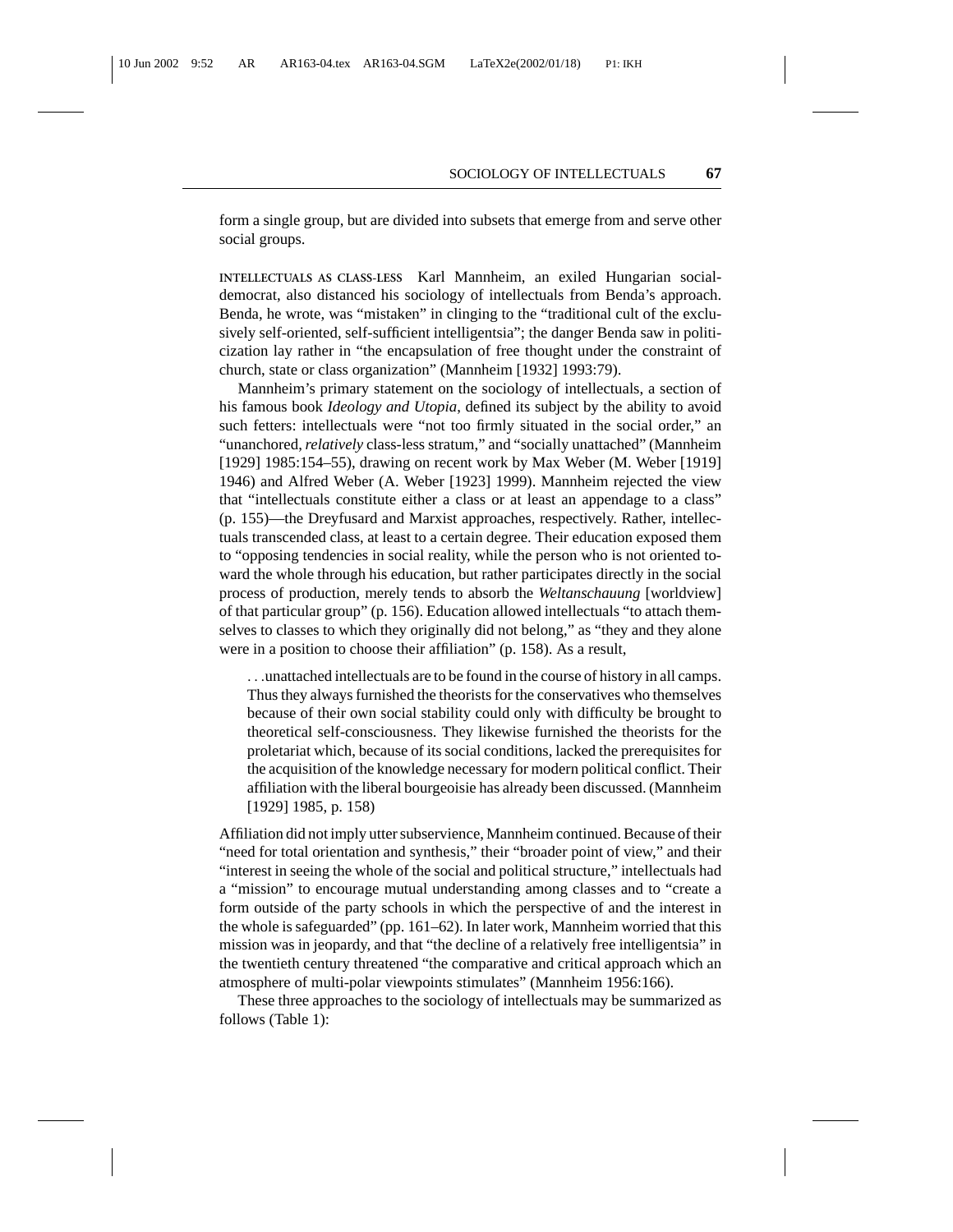|                                                                | <b>Class-in-itself</b> | Class-bound | <b>Class-less</b> |
|----------------------------------------------------------------|------------------------|-------------|-------------------|
| Founding figure:                                               | Benda                  | Gramsci     | Mannheim          |
| Do intellectuals sometimes<br>form a distinct class?           | Yes                    | Nο          | No                |
| Do intellectuals generally<br>transcend their class of origin? | Yes                    | No          | Yes               |

#### **TABLE 1**

These three approaches have continued to shape the field during subsequent waves of interest in the subject.<sup>1</sup>

## **Mid-Century Attention**

Scattered works on the sociology of intellectuals continued to appear in the 1940s, but the field surged in the late 1950s, as evidenced by the anthologies published soon thereafter (de Huszar 1960, Rieff 1969). "Intellectuals are in fashion," a French author noted (Bodin 1962:5, quoted in Nichols 1978:1). This wave coincided with a rise in the fortunes of intellectuals in many regions of the world. In the United States and Western Europe, the welfare state both expanded the intellectual class and hired it to solve society's problems (Bauman 1992, Bruce-Briggs 1979b). In Eastern Europe, intellectuals entered a "heroic age" (Shlapentokh 1990:105–48) of technocratic ascendancy (Konrád & Szelényi 1979). In many newly independent countries, intellectuals assumed leadership of the post-colonial state (Shils [1958] 1972). The global upswing in student movements drew additional attention to the role of intellectuals in social change (Katsiaficas 1987, Kraushaar 1998), and a number of studies emphasized the rise of educational attainment in contemporary stratification (Collins 1979, Sarfatti-Larson 1977, Young 1958).

**INTELLECTUALS AS CLASS-LESS** This approach came to dominate the field in the 1950s. The structural-functionalist paradigm reserved a special role for intellectuals as "people specializing in cultural concerns and being, relatively speaking, relieved of responsibility for current societal functions"—that is, people concerned with the meaning of symbolic systems rather than with the interaction and contention of social groups (Parsons 1969:11). Intellectuals, in this view, do not form a class and are "necessarily *not* among the primary holders of political power or controllers of economic resources" (p. 23). Rather, they elaborate the symbolic system of all social groups—not as organic representatives of these groups, as in the class-bound perspective, but as occupants of a role that emphasizes "universalistic standards" (p. 14), "'non-material' factors of effective social action" (p. 21),

<sup>&</sup>lt;sup>1</sup>These categories suggest a fourth possibility, in which intellectuals form a distinct class and do not transcend their class of origin. Such an image of hereditary castes of intellectuals does not play a large part in the sociology of intellectuals.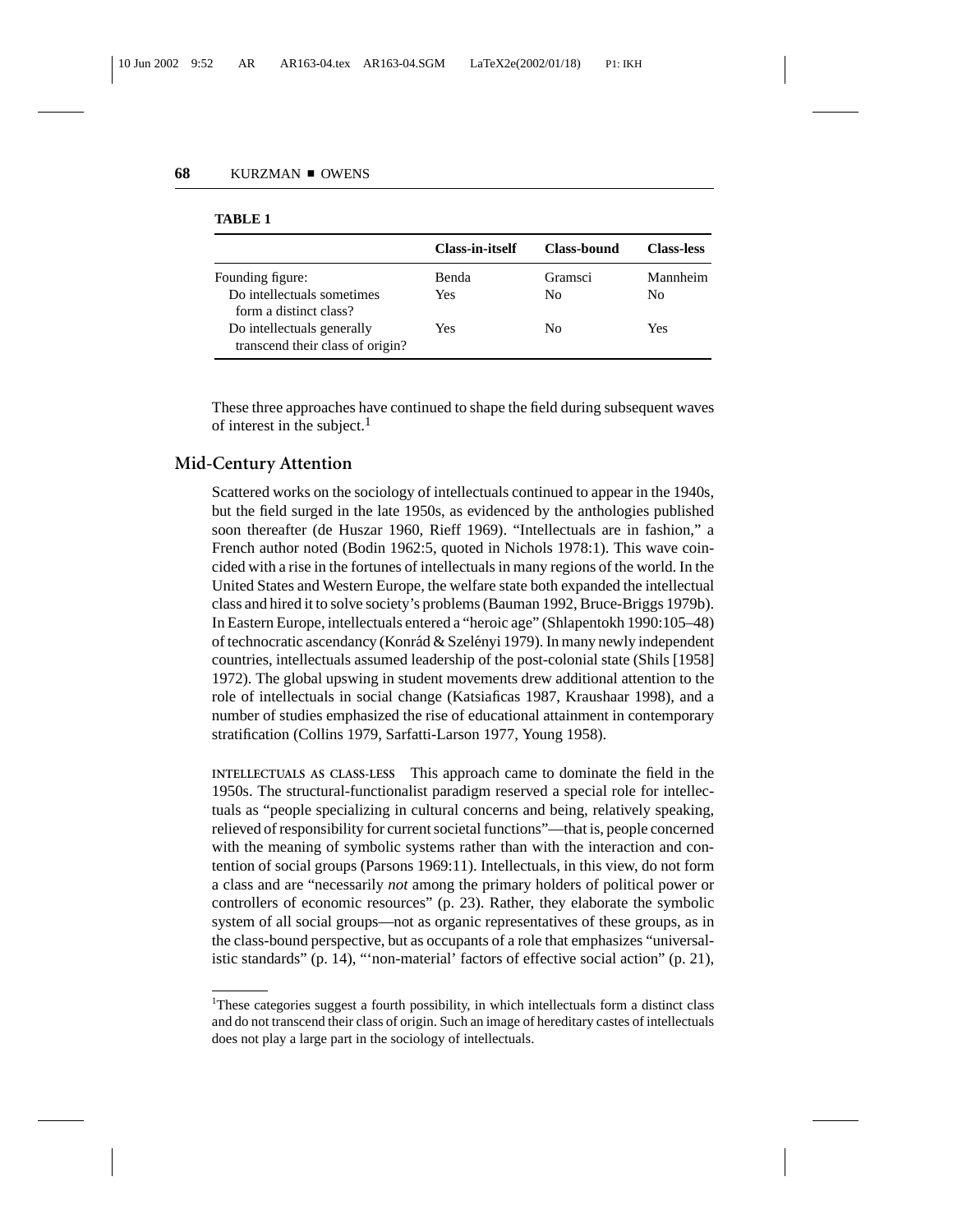and "the double imperatives of the maximal (though always imperfect) objectivity of science and of seeking general theoretical and empirical solutions of problems regardless of their bearing on the immediate problems of action" (p. 25).

Edward Shils, the leading figure in the field at this time, argued that the disjuncture in the intellectuals' role—between their universalistic ideals and society's more mundane concerns—led frequently to intellectuals' alienation. "It is practically given by the nature of the intellectuals' orientation that there should be some tension between the intellectuals and the value-orientations embodied in the actual institutions of any society" (Shils [1958] 1972:7). Other authors drew similar conclusions, likening intellectuals to explorers who "specialize, so to speak, in doing the unexpected" (Znaniecki 1940:165); or to court jesters and medieval fools, whose power "lies in [their] freedom with respect to the hierarchy of the social order" (Dahrendorf [1953] 1969:54). Still others emphasized intellectuals' rebelliousness (Aron [1955] 1957, Brinton [1938] 1965:39–49, Lipset & Dobson 1972, Schumpeter 1942)—a concern that long predated structural-functionalism. Since the early 1800s, certain scholars worried that educational opportunities were expanding faster than appropriate jobs, creating a malcontented "intellectual proletariat," detached by their education from their traditional station but unable to maintain the standard of living they believed they deserved (Barbagli [1974] 1982, Kotschnig 1937, O'Boyle 1970). Emile Durkheim blamed general education, among other things, for the rise of anomie in modern society (Durkheim [1893] 1984:307; but see his defense of Dreyfusard intellectuals, Durkheim [1898] 1973). Along similar lines, Seymour Martin Lipset (1959) noted that intellectuals could express anomic resentment even when their social status and employment opportunities were favorable, as in the United States of the 1950s. As he and a co-author put it in a later essay, "To gain the participation of the intellectuals, power must offer more than bread, it must allow access to a court of glory" (Lipset & Basu 1975:465).

In addition to their critical tendencies, Shils also emphasized the intellectuals' frequent access to such a "court of glory." In contrast with Parsons, Shils noted that intellectuals have at times "played a great historical role on the higher levels of state administration"—mandarins, civil services, even philosopher-kings (Shils [1958] 1972:8–9). Shils published an extended study of one such instance, the intellectuals who came to rule India after decolonization (Shils 1961). Shils viewed intellectuals in India, as in other decolonized states (Shils 1962:19–24), as the cadre necessary to bring modernity to traditional societies. Yet for all his appreciation of the talents and achievements of India's great intellectual-politicians and intellectual-bureaucrats, Shils feared that too much involvement in the state would undermine the intellectuals' true role, namely that of responsible critic (Shils 1961:116). Robert K. Merton made a similar point with regard to New Deal intellectuals in the United States: When intellectuals participated in government, they lost the autonomy—"whether real or spurious"—associated with the intellectual role (Merton [1945] 1968:276). Still others considered intellectuals' political participation to be a betrayal of the intellectual's duty to transcend partisan commitments (Kołakowski 1972, Molnar 1961).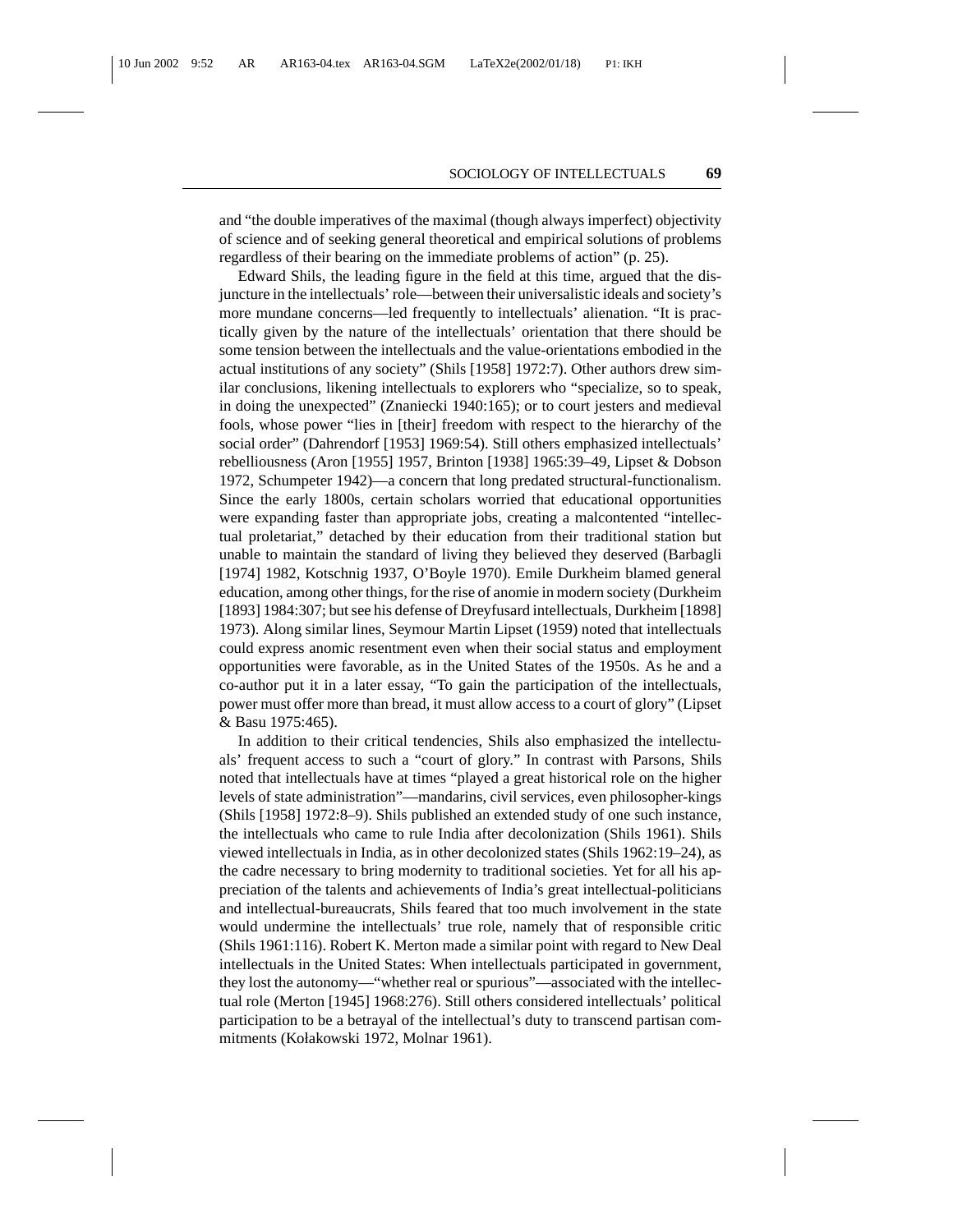**INTELLECTUALS AS CLASS-BOUND** Various radical scholars viewed this call for intellectuals to be free of partisanship as a mystification of their role as spokespersons for the power elite. C. Wright Mills argued that intellectuals have succumbed to career pressures and "a fear which leads to self-intimidation ... sometimes politely known as 'discretion,' 'good taste,' or 'balanced judgment.'" As a result, "The means of effective communication are being expropriated from the intellectual worker. The material basis of his initiative and intellectual freedom is no longer in his hands" (Mills [1944] 1963:297; see also Mills [1959] 1963). Arlene Kaplan Daniels called white male academics hardly "free of status bias" and therefore unable to claim Mannheimian class-lessness (Daniels 1975:343–44). Noam Chomsky described bourgeois intellectuals as offering ideological apologies and a veneer of legitimacy to the bourgeois state (Chomsky 1969, 1978).

Yet these critiques of class-lessness often aspired to class-lessness themselves. Mills juxtaposed the timidity of power-elite apologists with his own aspiration to "relate himself to the value of truth" and "responsibly cope with the whole of live experience" (Mills [1944] 1963:299). Daniels claimed for women and African-Americans the insightfulness of marginality that Mannheim had claimed for white male academics (Daniels 1975:344). Chomsky contrasted bourgeois intellectuals' subordination to the state with the "civilized norms" to which he presumably aspired (Chomsky 1969:72).

Michel Foucault, in his enigmatic fashion, offered a class-bound theory for the postmodern age. "The role of the intellectual is no longer to place himself a 'little ahead or a bit to the side' so as to speak the silent truth to all," he argued against class-lessness. "Rather, it is to struggle against the forms of power in relation to which he is both object and instrument: within the domain of 'knowledge,' 'truth,' 'consciousness,' and 'discourse'" (Foucault & Deleuze [1972] 1973:104). The difference, he elaborated in another interview, lay in the distinction between the "universal" intellectual, "a free subject ... counterposed to the service of the State or Capital," versus "specific" intellectuals, grounded "within specific sectors, at the precise points where their own conditions of life and work situate them (housing, the hospital, the asylum, the laboratory, the university, family and sexual relations)." Specific intellectuals do not speak for truth in the abstract— Foucault broke here with the dominant French "universal" intellectual of the era, Jean-Paul Sartre—but only for the impact of general truth regimes in particular locations. As with Gramsci, Foucault considered such grounded intellectuals to be a potentially revolutionary force—not because they represent the oppressed, as with Gramsci, but because they operate cogs in the power/knowledge machine and thus may expose and disable it (Foucault  $[1977] 1984:67–69$ ; see also Bové 1986, Radhakrishnan 1990).

**INTELLECTUALS AS CLASS-IN-THEMSELVES** The heroic Dreyfusard image of the intellectual class-in-itself continued to dissipate at mid-century. Virtually the only exception to this trend was Lewis Coser, whose work was also exceptional in raising explicitly the central question for this approach: the circumstances under which "men of letters began to find conditions favorable to the emergence of a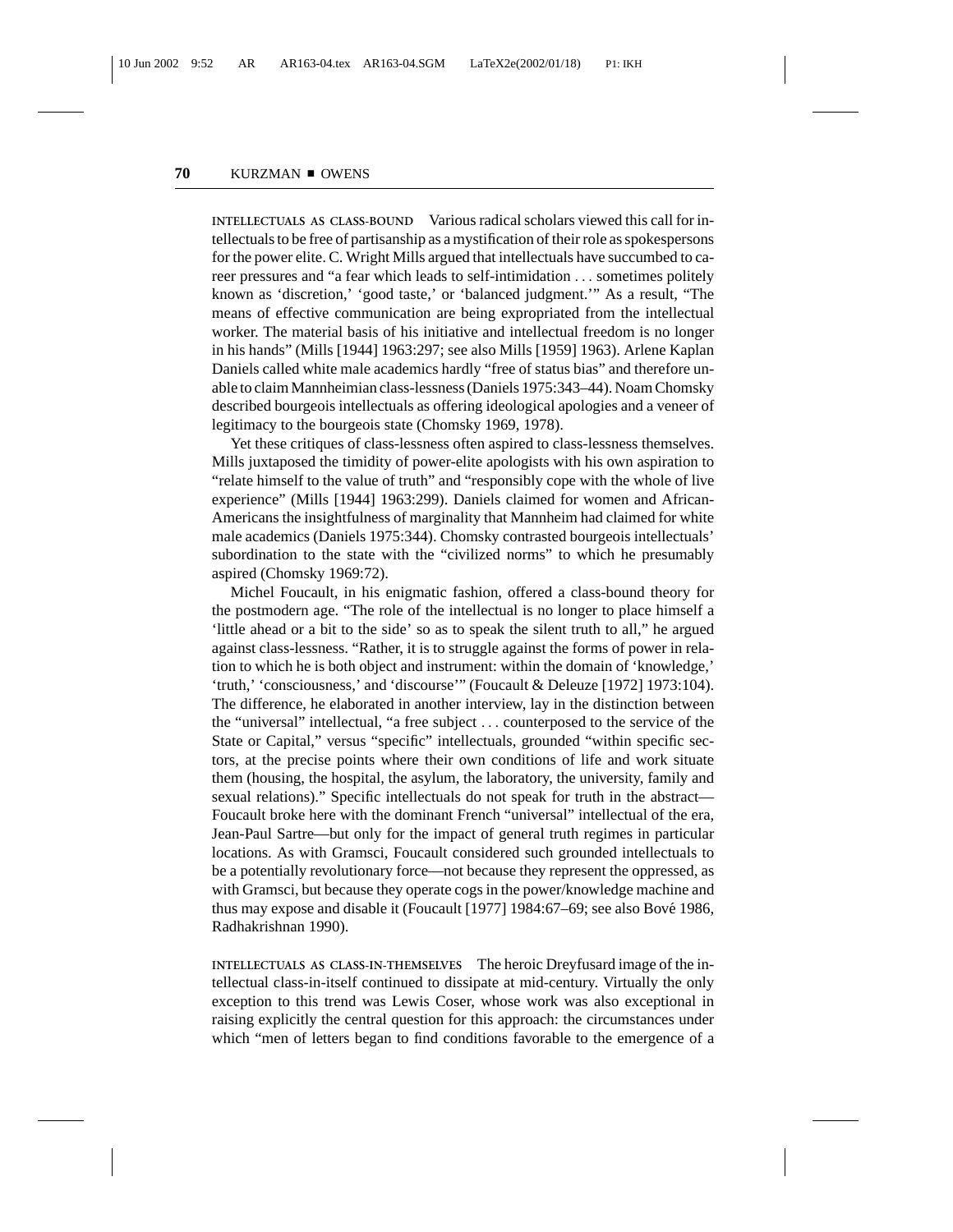self-conscious stratum of intellectuals with a peculiar ethos and sense of calling" (Coser [1965] 1970:xi; see also Lasch 1965:x). Coser identified a variety of institutional settings that allowed intellectuals to gain class-like solidarity, including salons, coffeehouses, scientific societies, and commercial publishing (Chaps. 2–7). Yet an overabundance of institutional settings, too, could undermine solidarity, as in the United States in the mid-twentieth century, where intellectuals were fragmented among universities, research institutes, government bureaucracies, massculture industries, and foundations (Chaps. 21–25), though Coser felt the country might be witnessing the emergence of "an official establishment culture" that would reintegrate intellectuals while de-fanging their critical legacy (Chap. 26).

Coser noted that intellectuals' political ascendancy—he offered case studies of the French Jacobins and the Russian Bolsheviks, in particular—turned out badly: their "scientific millenarianism," their enthusiasm to remake society along "rational" lines, involved monstrous abuses of power (Coser [1965] 1970:Chap. 13). This critique dominated the mainstream of class-in-itself research during this period: the related literatures on the intelligentsia (Pipes 1961) and the "new class" (Djilas 1957) in state socialism. Both terms were coined in the mid-nineteenth century, "intelligentsia" referring to Russia's most alienated, radical intellectuals (Confino 1972, Nahirny 1983), and "new class" referring to the ruling class of a future socialist state:

It will be the reign of scientific intelligence, the most aristocratic, despotic, arrogant, and contemptuous of all regimes. There will be a new class, a new hierarchy of real and pretended scientists and scholars, and the world will be divided into a minority ruling in the name of knowledge and an immense ignorant majority. (Bakunin [1870] 1950:38, quoted in Szelényi & Martin 1988:647)

Although Yugoslav dissident Milovan Djilas, who popularized the term "new class" in the 1950s, did not identify it with intellectuals, whom he considered just as oppressed as other groups under state socialism (Djilas 1957:45, 130, 135), the literatures on the intelligentsia and the "new class" merged, placing intellectuals at the heart of the socialist administration (Gella 1976, Konrád & Szelényi 1979, Szelényi 1982b).

The "new class" thesis migrated to the West in the 1960s and 1970s (Bruce-Briggs 1979a; but see the precursor, Nomad 1937). Daniel Bell, for example, though he considered the concept of the "new class" to be "muddled" (Bell 1979), argued that socialist and capitalist societies are converging into a postindustrial condition based on knowledge-work and ruled by highly educated planners. Bell welcomed the "rise of the new elites based on skill," who "are not bound by a sufficient common interest to make them a political class," but share "norms of professionalism" that "could become the foundation of the new ethos for such a class" (Bell [1973] 1976:362). Alvin Gouldner's optimism went further: The "new class," he wrote, is the new "universal class," albeit a flawed one, replacing the proletariat (Gouldner 1979:83–85). This class is composed of two groups—critical intellectuals and technical intelligentsia—linked through common membership in a "culture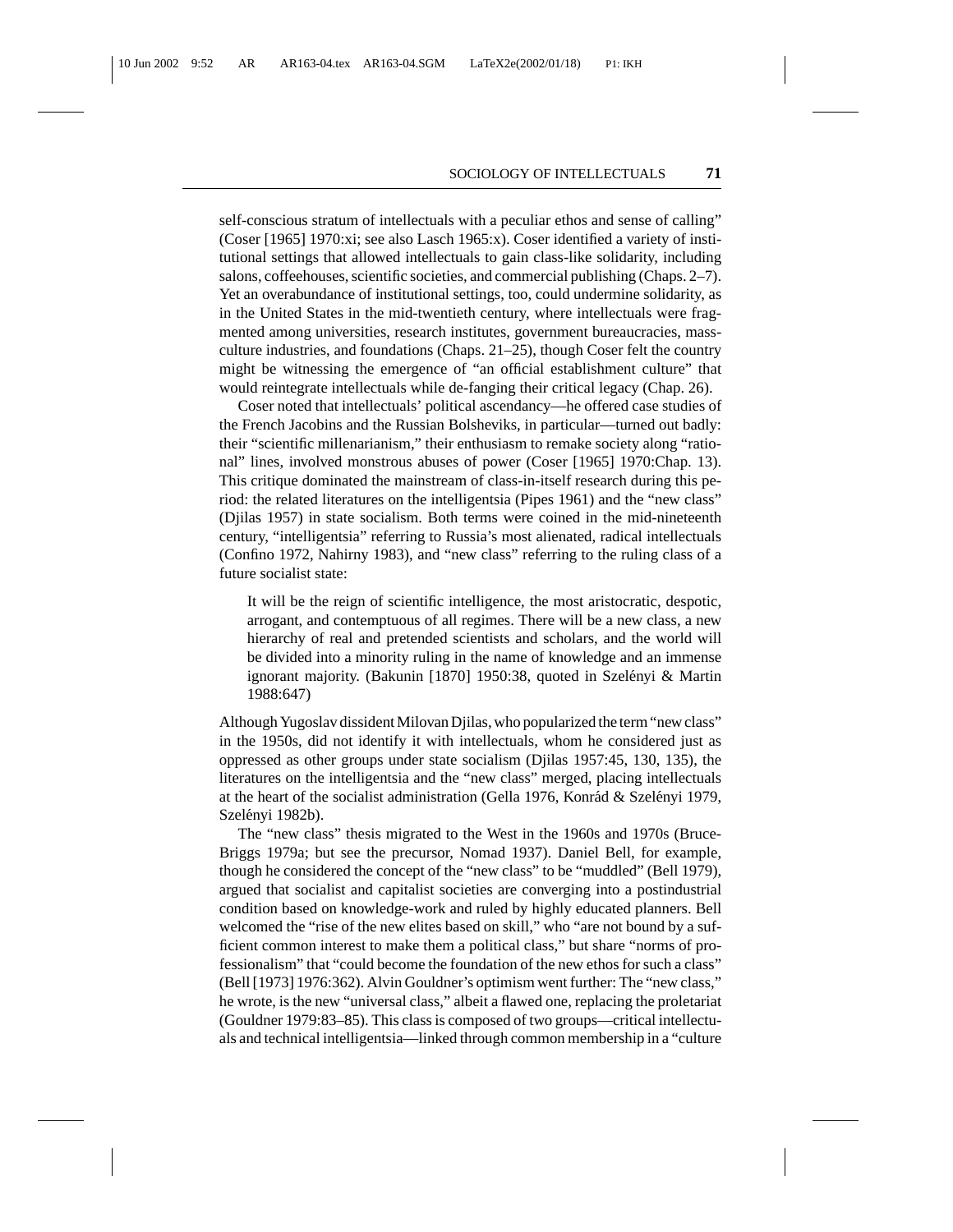of critical discourse" that gains authority not through force but through the power of ideas, and that subverts "all establishments, social limits, and privileges, including its own" (p. 32). At the same time, this class has a special interest in rewarding its own form of cultural capital in an effort "to increase its own share of the national product; to produce and reproduce the special social conditions enabling them to appropriate privately larger shares of the incomes produced by the special cultures they possess; to control their work and their work settings; and to increase their political power partly to achieve the foregoing" (pp. 19–20). The new class is thus caught in tension between its universalistic aspirations and particularistic interests (Szelényi 1982a)—a tension that Gouldner explored in his posthumously published study of Marx and other Marxist intellectuals, documenting their privileged social backgrounds and their sometimes contemptuous treatment of their working-class co-conspirators, all in the name of socialist revolution (Gouldner 1985).

Gouldner's work was controversial. Some questioned whether the new class formed a class. Survey analyses found a distinct new class of young social and cultural workers in the Netherlands (Kriesi 1989), but it was debatable whether a distinct class could be discerned in U.S. data (Brint 1984, Lamont 1987a). A qualitative project comparing the United States and several West European countries concluded that the new class was difficult to distinguish from contemporary bourgeois culture (Kellner & Heuberger 1992). In a more hostile vein, Wrong ([1983] 1998) argued that classes in general were an anachronistic irrelevancy, and that Gouldner's conception of "new class," in particular, was not new, not a class, and not significant (see also Pryor 1981). Speaking from the perspective of intellectual class-lessness, Wrong argued that "the conception of 'intellectuals' or 'the intellectual community' as speaking out on most issues with a single voice, let alone forming a coherent class, even with purely self-serving political aims, is likely to pass from the scene" (Wrong 1998:129). Some questioned whether the new class was coming to power; in the words of one critic, "Its members are bit players who do not even choose their own lines" (Hacker 1979:167; also Fridjónsdóttir 1987). And some challenged the intellectuals' universalistic pretensions. Ehrenreich & Ehrenreich (1979), for example, argued that intellectuals form part of a new "professional-managerial class" whose "objective class interest" lies in challenging the capitalist class, although not necessarily to benefit the working class (see also the responses to this argument in Walker 1979). Etzioni-Halevy (1985) called them "prophets who failed," whose track record of societal improvement is not nearly so rosy as their self-interested claims (see also many of the essays in Bruce-Briggs 1979c, and Johnson 1988:342)—a sentiment pithily captured by the French neologism "intellocrates" (Hamon & Rotman 1981).

The "new class" concept faded in popularity, as Wrong predicted (Frentzel-Zagorska & Zagorska 1989). One of its most prominent proponents came to have second thoughts, backing away from the concept, suggesting that the muddle of previous theoretical formulations reflected the incompleteness and failure of the new class's political projects, and urging a reorientation of study around a "general theory of symbolic domination" (Martin & Szelényi 1987, Szelényi 1986–1987, Szelényi & Martin 1988).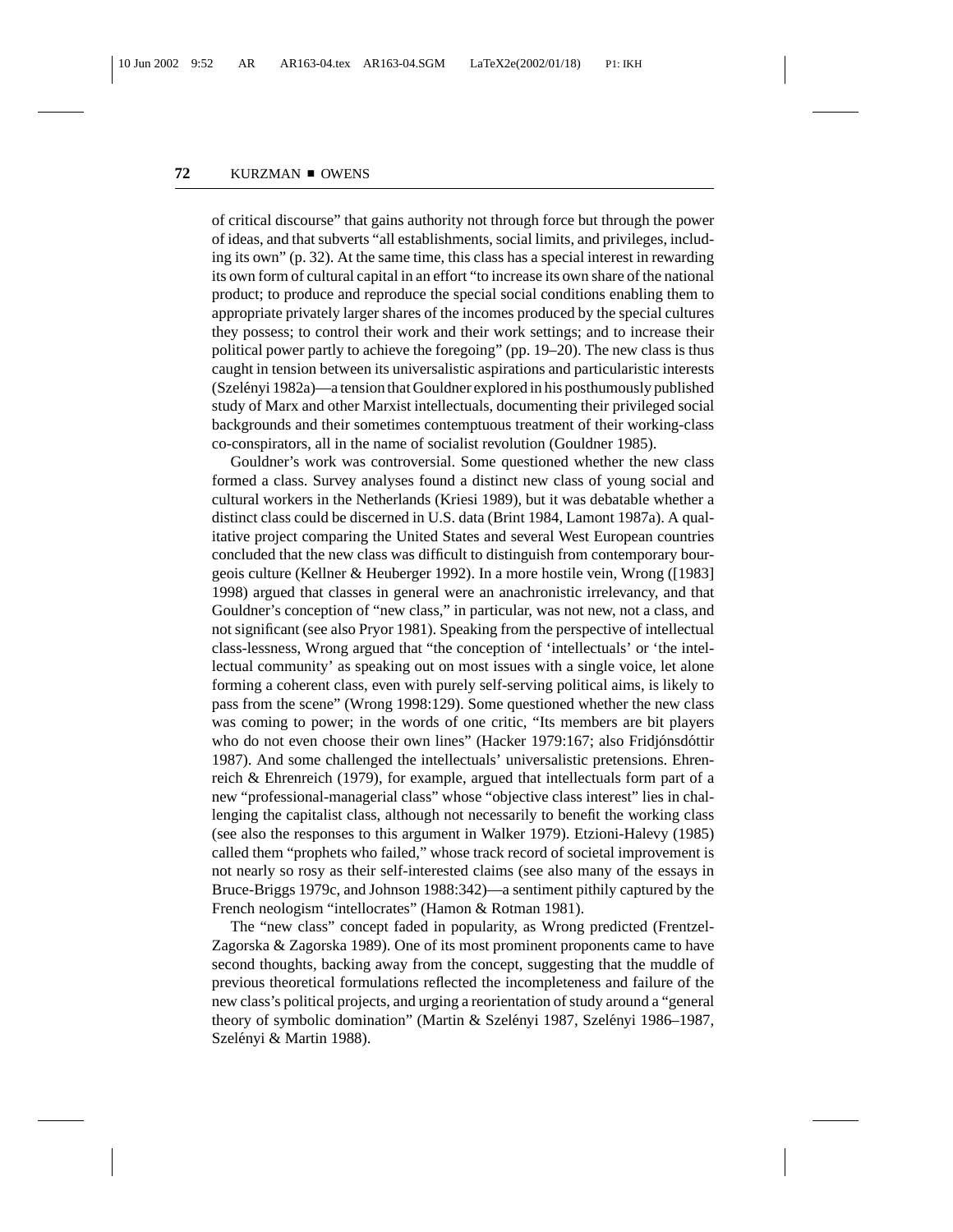## **Late-Century Developments**

The sociology of intellectuals gained a new momentum in the last years of the twentieth century, as evidenced by numerous collected volumes (Ashraf 2001, Dennis 1997a, Eyerman et al. 1987, Fink et al. 1996, Gagnon 1987, Jennings & Kemp-Welch 1997, Kellner & Heuberger 1992, Lawrence & Döbler 1996, Lemert 1991, Maclean et al. 1990, Mohan 1987, Robbins 1990, Suny & Kennedy 1999), but intellectuals themselves did not. Bauman (1987) called their fate "the fall of the legislator"—the loss of intellectuals' confidence in their ability to discern and promulgate a rational vision for society. In the United States, longstanding anti-intellectualism (Hofstadter 1963) deepened in "culture wars" that called into question the intellectuals' right to engage in autonomous cultural production (Mc-Gowan 2002, Ross 1989). Britain, whose intellectuals had long been "absent" as a class (Anderson [1968] 1992, Turner 1994:154), entered "a distinct climate of anti-intellectualism" (Dominelli & Hoogvelt 1996:60). Even France, the birthplace of modern intellectual identity, witnessed "disenchantment" (Hourmant 1997) and the "flames of anti-intellectualism" (Bodin 1997:8). But this process was uneven. In some communities—we discuss African-Americans and the Middle East intellectuals retained or even gained stature. The study of intellectuals in these communities often involved first-person implications, while other studies took third-person tacks, examining intellectuals in historical or foreign settings. Much of the literature thus achieved a measure of distance from its subjects. The three approaches to intellectuals with which we have organized this literature review became less hard-and-fast in this period, though still salient and useful.

**INTELLECTUALS AS CLASS-LESS** Recent work in this approach has shifted from an emphasis on intellectuals' roles in society to their roles within the intellectual world. Ahmad Sadri (1992), for example, identified four ideal types of intellectuals, forming a  $2 \times 2$  table: other-worldly versus this-worldly, and paradigmfounders versus paradigm-followers (Sadri 1992:109). Sadri derived this categorization from Max Weber's analyses of religion and politics, focusing on two premises: that intellectual life is relatively autonomous from its social context, and that ideas may feed back to affect the material "base" (pp. 58–59). Sadri transferred these insights from the world of ideas to intellectuals as the carriers and proponents of such ideas. In this way, Sadri continued the class-less approach pioneered by Mannheim, although he was at pains to distinguish his discussion of intellectual autonomy from Mannheim's, which he considered ideologically committed to the formation of an intellectual class (p. 150). Scott (1997), taking a similar position of intellectual class-lessness, inverted the theoretical legacy, claiming that Weber's understanding of intellectuals as "servants" was too narrow and class-bound, while Mannheim's understanding of intellectual freedom was not far off the mark.

Randall Collins' massive work on *The Sociology of Philosophies*(Collins 1998) also began from similar premises of intellectual autonomy. Intellectuals have a "detachment from ordinary concerns" (p. 19), and "intellectual discourse focuses implicitly on its autonomy from external concerns and its reflexive awareness of itself" (p. 26). This autonomy is not absolute: "External conditions rearrange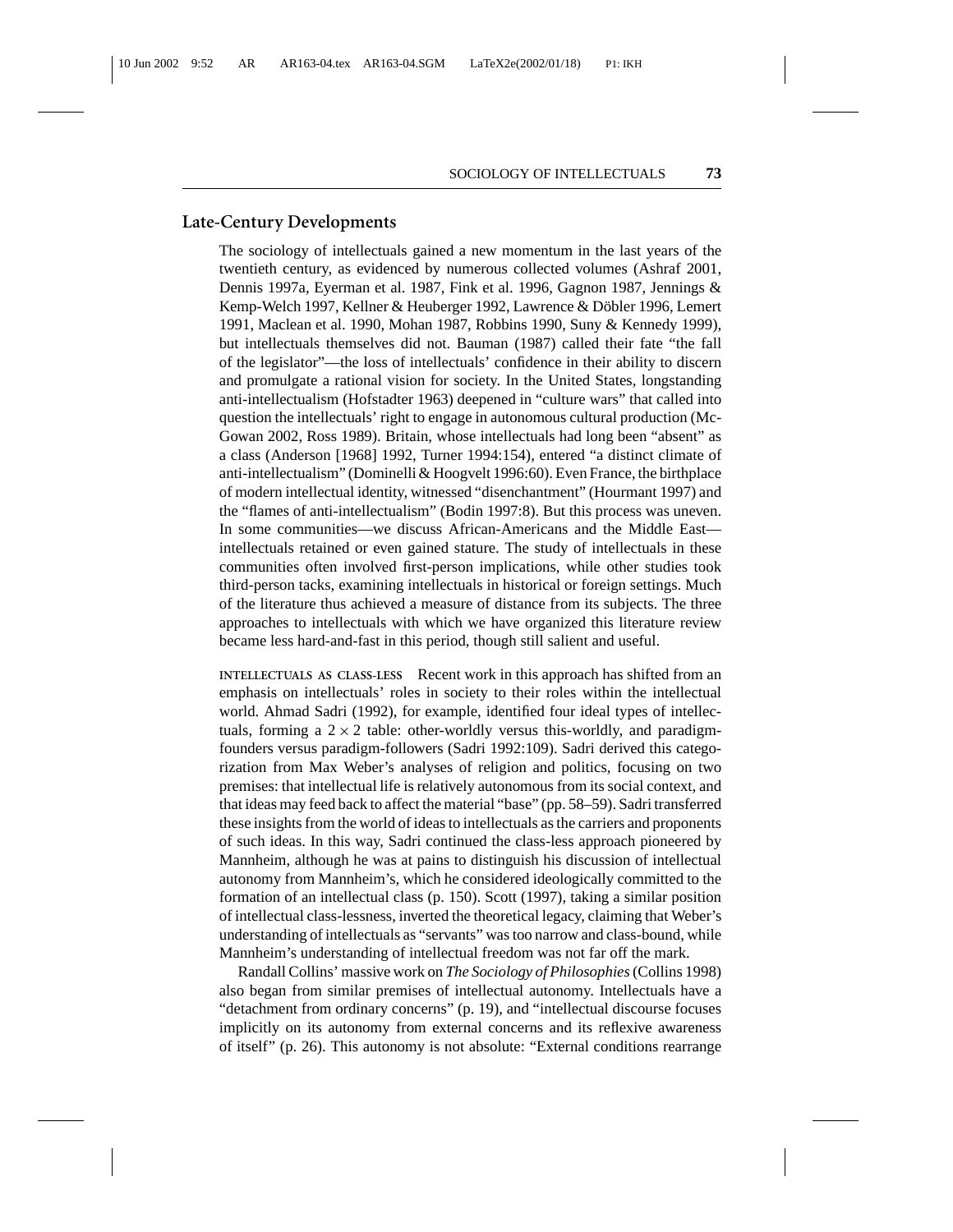material bases for intellectual occupations, and these in turn lead to restructuring networks, generating new alliances and oppositions in the attention space" (p. 552). Yet Collins stressed that "One layer does not reduce to another; least of all do the contents of the philosophies"—the field on which Collins focused his study—"reduce to the outermost material and political conditions" (p. 622).

The contests that determine intellectual careers operate, Collins argued, according to patterns specific to intellectuals. In particular, Collins identified two overarching patterns: a "law of small numbers" that "limits how many positions can receive widespread attention" (pp. 38–40, 81–82), and a "clustering of contemporaneous creativity" in which "philosophers of a similar level of creative eminence" tend "to cluster in the same generations" (pp. 883–89). In the approximately 75 generations since philosophy began to be recorded in writing, Collins counted almost 2700 philosophers, but the greatest of these were not dispersed randomly throughout history. Collins identified hot spots in which three or more major or secondary figures within a given cultural tradition coincided in a single generation (pp. 57–58). Collins's analysis of these hot spots focuses on the importance of rivalry within intellectual networks and on the "emotional energy of creativity" that "is concentrated at the center of networks, in circles of persons encountering one another face to face. The hot periods of intellectual life, those tumultuous golden ages of simultaneous innovations, occur when several rival circles intersect at a few metropoles of intellectual attention and debate" (pp. 379–80). Unlike Merton's ([1961] 1973) analysis of simultaneous scientific discoveries, which emphasized consensus born of a shared social setting, Collins emphasized conflict—in keeping with his previous identity as propagator of "conflict theory" (Collins [1985] 1994).

**INTELLECTUALS AS CLASS-BOUND** Radical scholars continued to draw on Gramsci's concept of organic intellectuals, dividing intellectuals by their class position and calling for a more activist role by those who represent the oppressed classes (Boggs 1984, Kellner 1997, Said 1994, Sassoon 2000, Strine 1991). Case studies included the literature on policy intellectuals, whose service to the state was viewed, in this approach, as legitimating bourgeois interests (Domhoff 1999, Lawrence 1996, Smith 1991; for contrasting views emphasizing policy intellectuals' potential class-lessness, see Gattone 2000, Ollauson 1996).

Three debates have advanced the class-bound approach in recent years: under what conditions do intellectuals aspire to organicity; what does it mean for an intellectual to be "organic" in a community; and can intellectuals construct the community in which they claim to be organic? Crucial cases for these debates have been the Middle East, the African-American community, and nationalism, respectively.

Several scholars adopting the class-bound approach raised the question: under what conditions do intellectuals aspire to organicity? Jerome Karabel proposed a series of conditions that make intellectuals more likely to align themselves with subordinate social groups, a list drawing on social-movement theory: organized and sharply defined allies, weak but repressive elites, high ratios of intellectuals "relatively unattached" to large-scale organizations, and well-grounded cultural repertoires of resistance to authority (Karabel 1996:211–14). Boggs (1993) argued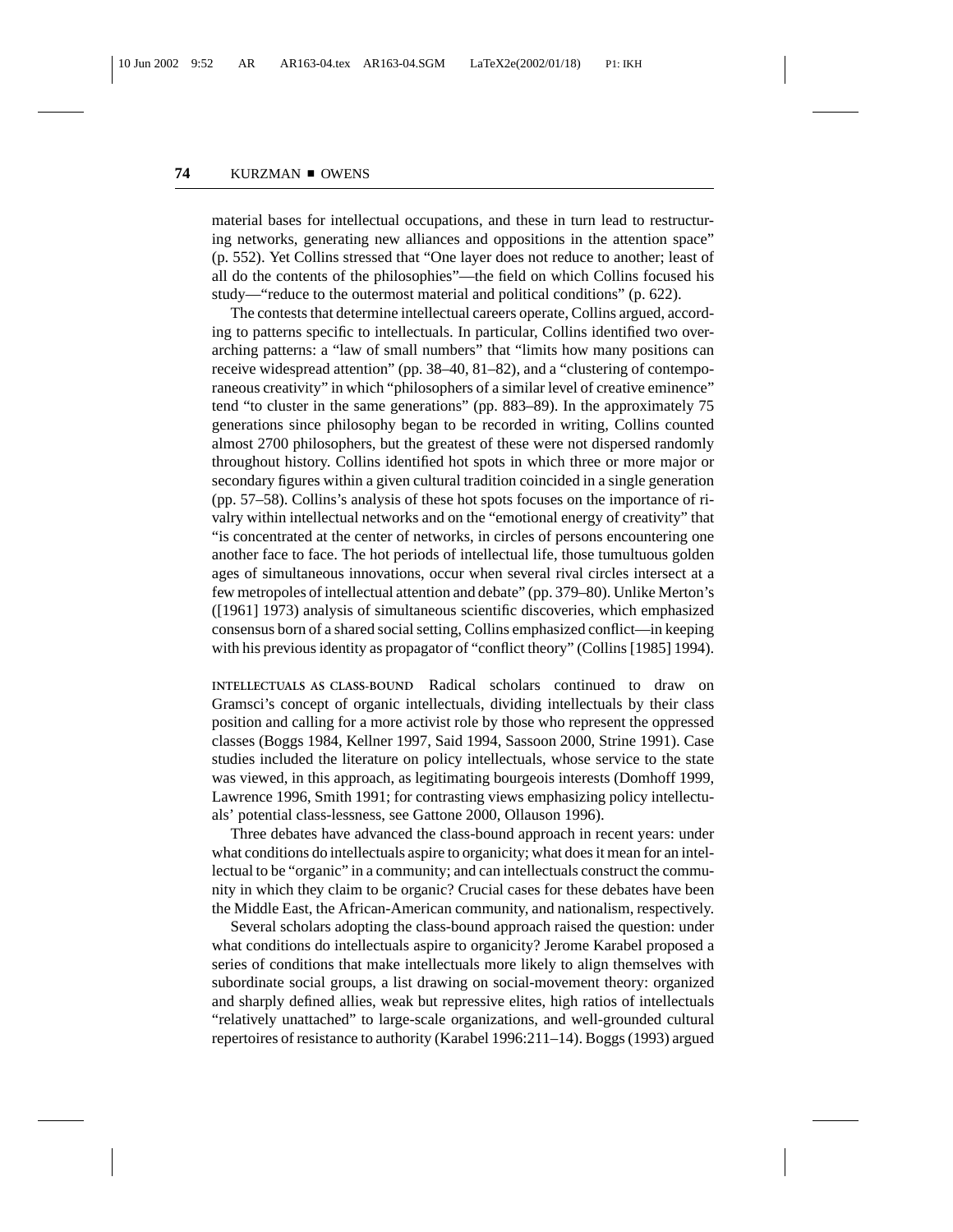that the logic of capitalist rationalization generated its own dialectic opposition, the division between technocratic and critical intellectuals, which expressed itself in the new social movements of the 1960s and afterward. Other case studies included Boggs (1987), Pasquinelli (1995), and Salamini (1989) on Italy, Petras & Morley (1990) on Latin America, and Brym (1977, 1978, 1980, 1988) on Jewish Marxist intellectuals in the Russian empire in the early twentieth century. Brym elaborated his approach in a series of works over the past quarter century. Like Collins's sociology of intellectuals, Brym focused on networks (Brym 1980, 1987, 2001). However, Brym's networks lead outside of the group, while Collins's networks are internal to the group. In recent work, Brym emphasized the compatibility of Collins's approach (and Bourdieu's, which we cover under the class-in-itself approach) with his own (Brym 2001). Yet one might as easily emphasize the distinctions: whereas Collins emphasized the relative autonomy of intellectuals' networks, Brym emphasized intellectuals' embeddedness in the class system. Citing Gramsci against Mannheim, Brym examined in particular the case of Jewish Marxist intellectuals in the Russian empire in the early twentieth century, whose political positions were a function of their linkages with the working class (Brym 1977, 1978, 1980, 1988).

The Middle East has been the scene of considerable debate on this issue of intellectuals' becoming organic, though the Gramscian term itself is rarely used. The term most often used instead is "authenticity," which intellectuals in the region are said to have lost and regained over the past century. After World War II, and especially in the 1960s, Arab intellectuals turned to a "quasi-magical identification with the great period of classical Arabian culture," according to the famous critique of Abdallah Laroui ([1974] 1976:156; see also Charnay 1973, Milson 1972). In Iran, too, the turn to authenticity accelerated in the 1960s, when intellectuals rejected earlier Western-oriented ideologies and adopted slogans such as "*gharbzadegi* (the state of being struck by the West)" and "return to one's (original and authentic) self" (Gheissari 1998:88, 106). Mehrzad Boroujerdi refers to this movement as "the tormented triumph of nativism," whose call for "collective consciousness" appealed to Iranian intellectuals suffering from atomism and insecurity (Boroujerdi 1996:178). In Turkey, the process occurred a bit later, in the 1970s and 1980s, with prominent Muslim intellectuals rejecting the European-derived identity of *entelektuel* in favor of the more authentic identity of *aydın*, or enlightened one (Meeker 1991:202). The irony of these claims of authenticity, noted some time ago by Wilfred Cantwell Smith (1955) and repeated by later authors, is that their very expression is, in its own terms, inauthentic, being the product of contact with the West. Whether through competition with traditionally trained religious scholars, or increasing self-confidence, or changing global trends, many intellectuals in Iran (Ashraf 2001, Jahanbegloo 2000, Richard 1990) and elsewhere in the Islamic world (Federspiel 1998, Kurzman 1998, Sagiv 1995) have recently begun to downplay authenticity and emphasize global themes of democracy and rights.

What does it mean for an intellectual to be "organic"? Class-bound analyses worried about the relations between organic intellectuals and their class of origin (Karabel 1976, Said 1994, Sassoon 2000), and the issue has been central to African-American intellectual debates ever since W. E. B. Du Bois called for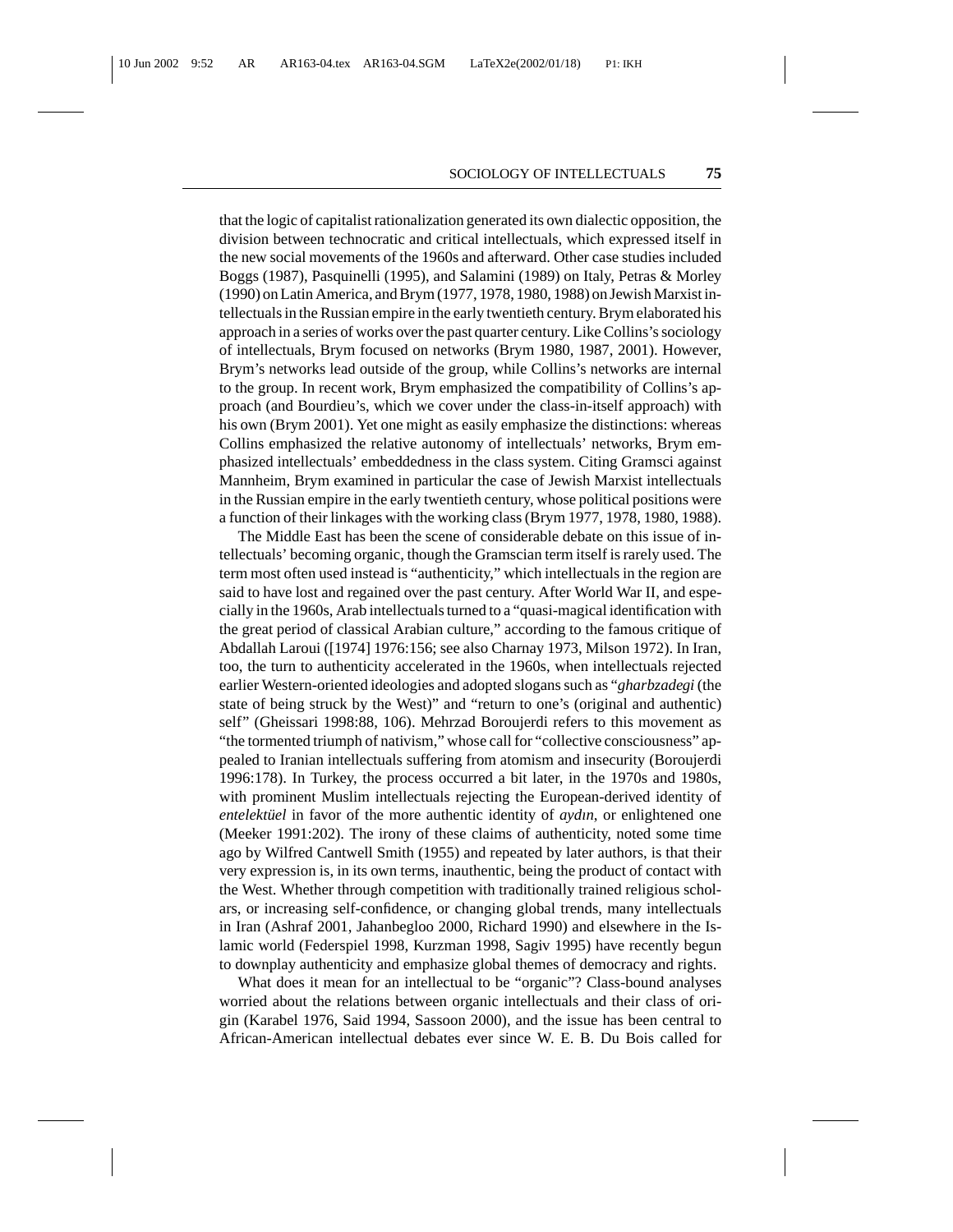a college-educated "talented tenth" of the African-American community to "be made leaders of thought and missionaries of culture among their people. ... The Negro race, like all other races, is going to be saved by its exceptional men" (Du Bois 1903:75; see also Dennis 1997b). The talented tenth shared much of the culture and treatment that other African-Americans experienced, yet in recent years, some scholars have questioned Du Bois's conception of the relationship between "exceptional" intellectuals and the rest of the African-American community (Dennis 1997a). Some noted the marginal position that intellectuals occupy within the community, and the suspicion with which they are sometimes regarded (Watts 1994, West 1985). Others wrestled with the issue of celebrity (Young 1997; see also Debray [1979] 1981 on a similar issue in France), or charged that intellectuals had abandoned the African-American community in favor of career advancement (Rivers 1995). Others argued that certain African-Americans unfairly dominated intellectual practice—men, for example, according to black feminist critiques (Collins [1990] 2000, hooks & West 1990, James 1997). These interventions sought not to remove African-American intellectuals from prominence in the community, but to urge greater inclusiveness and representativeness. At the same time, as the number of African-American intellectuals grows, pressure for them to be spokespersons for the race may be decreasing, allowing them to speak to more individual experiences (Banks 1996).

Can intellectuals construct the group in which they are "organic"? If so, then Gramsci's formulation may be turned on its head: Instead of groups producing their own organic intellectuals, intellectuals may be producing their own organic groups. Eyerman (1994), for example, suggested that "movement intellectuals" citing Gramsci, but generalizing from class movements to all social movements help to "constitute" groups, sometimes "tragically or as farce, ... projecting on to movements their own needs and fantasies," but sometimes helping "to uncover deep-seated needs and interests" (Eyerman 1994:198). This issue has been central to debates over nationalism. The scholarly literature on the subject has generally recognized intellectuals as the catalysts of nationalist ideologies and movements (Anderson [1985] 1991, Hobsbawm 1990, Smith 1971, Suny & Kennedy 1999). Yet the literature has disagreed over causality: whether nationalism emerges from pre-existing communities, with intellectuals playing only the role of midwife, or whether nationalism involves reconfigured communities that intellectuals have foisted upon the world. The latter view might be expressed in a positive tone—a "functioning intellectual group ... is a vital condition for nation-building" (Alatas 1977:15)—but it has more often been expressed in critical terms. Giesen (1998), for example, suggested that intellectuals built German nationalism to gain political power commensurate with their culture and education, and only became organic once they had succeeded. Similarly, Dupay (1991) argued that Caribbean intellectuals framed independence movements in terms of fighting for "the people," then positioned themselves against the rest of the population once they came to power after decolonization. Such moves do not always succeed. In Nigeria, Williams (1998) proposed, intellectuals were coopted by the state, failed to gain real power,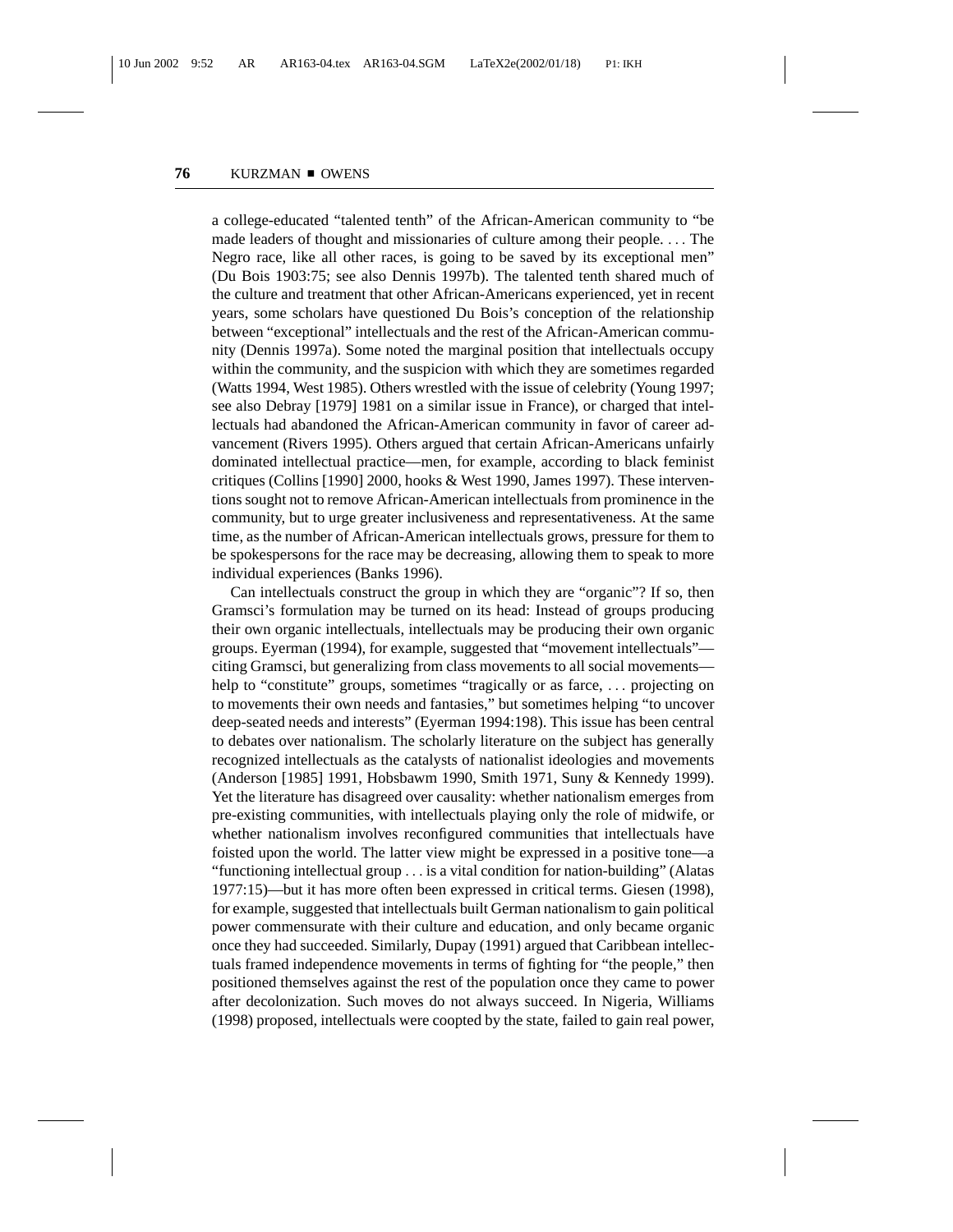and turned eventually to the pro-democracy opposition movement. Likewise in Romania, Palade (2000) argued, intellectuals' promotion of nationalism served to suppress movements in opposition to Communist rule, prolonging the intellectuals' own subservience to the state. In all of these cases, intellectuals appear to have generated their own organic collective identities.

**INTELLECTUALS AS CLASS-IN-THEMSELVES** All of the class-bound approaches, Dick Pels (2000) has argued, involve the "metonymic fallacy of the intellectuals," that is, they succumb "to the universal danger that resides in the very logic of speaking for others: which is to disregard that inevitable hiatus between representers and represented, or the specific sociological 'strangeness' which separates spokespersons from the subjects or objects they claim to speak for" (p. x). Intellectuals, Pels wrote, are professional "strangers," whose class interest it is to protect their "estrangement" from the state, the market, and even—for some he called "Bohemians"—the university (Pels 1995, 1999, 2000). Echoing Benda, Pels suggested that these forms of estrangement grant intellectuals an authority needed in contemporary politics. In a similar vein, Goldfarb (1998) also focused on the structural position of intellectuals, arguing that intellectuals are particularly able to address the pressing need of democracies to deliberate over common problems, to cultivate civility in public life, and to promote the subversion of restrictive common sense. There is some evidence that intellectuals have at times served as the social basis of democratization, specifically in the first and last decades of the twentieth century (Kurzman & Leahey 2002), yet further empirical work is needed to evaluate this rosy scenario.

If intellectuals form, at least potentially, a class, when and how do they do so? Recent work has begun to tackle this central question. Disco (1987:62–68) approached the issue of class formation in theoretical terms, focusing on the process of "social closure" by which intellectuals may rally to set discrete group boundaries, allowing them to reap returns on their cultural or human capital (see also Aronowitz 1990, Aronowitz & DiFazio 1994, Bauman 1992, Murphy 1988:16–21; on social closure more generally, see Manza 1992, Murphy 1988). Brint's (1994) survey of leading intellectuals and periodicals in the United States in the late 1980s found that norms of professionalism—one form of social closure—were displacing norms of social change. The returns on closure may be valuable indeed. In a provocative book that might revive the "new class" thesis, Hodges (2000) estimated that "professionals' pelf," the feudal-style "tribute" that intellectuals extract by virtue of their claims to expertise" (p. 17), increased massively in the United States in the last quarter of the twentieth century and amounted to more than a trillion dollars in the mid-1990s—more than double the profits extracted from labor by capitalists (pp. 109–13). The intellectuals "have yet to formulate an ideology expressive of their unique class interests" (p. 162), but "the issues dividing them pale in comparison with the privileges they have in common and their underlying hostility toward labor as the chief threat to those privileges" (p. 174).

Several case studies of intellectuals' solidarity have attracted particular scholarly attention, including the "New York intellectuals" (Bloom 1986, Cooney 1986,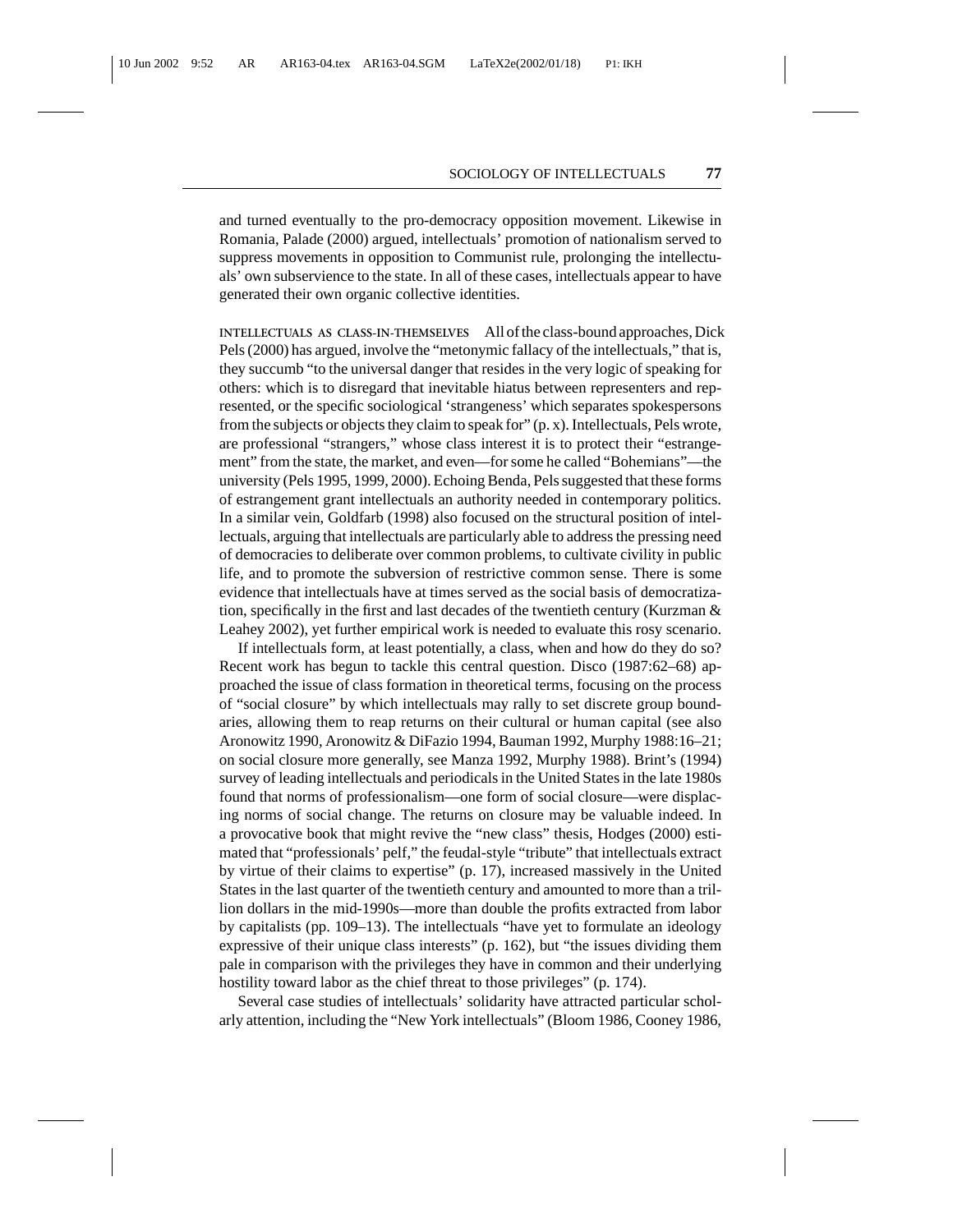Jacoby 1987, Jumonville 1991, Laskin 2000, Teres 1996, Wald 1987) and intellectuals in post-Mao China (Calhoun 1994, Cherrington 1997, English-Lueck 1997, Hao 2002, Lin 1999, Liu 2001, Mok 1998). The most intensively studied case involved the collapse of state socialism and its aftermath in Eastern Europe. Rather than focus on the role of the "new class" in the socialist state, these authors emphasized the oppositional identity that intellectuals developed in Czechoslovakia (Karabel 1995), East Germany (Andrews 1998, Joppke 1995, Torpey 1995), Hungary (Machecewicz 1997, Bozóki 1994), Poland (Karabel 1993, Kennedy 1990), and the Soviet Union (Garcelon 1997, Kagarlitsky 1988). This identity fractured in the post-Communist era, according to a variety of studies, with some intellectuals adopting statist or professional identities that have undermined what solidarity existed at the transitional moment (Böröcz 1991, Eyal  $&$  Townsley 1995, Greenfield 1996, Kennedy 1992, Kurczewski 1997, Mokrzycki 1995; for a contrasting approach to this phenomenon, emphasizing post-Communist intellectuals' "free-floating" class-lessness, see Coser 1996).

With the work of Pierre Bourdieu, we return full circle to Benda's approach. Bourdieu expressed contempt for the sociology of intellectuals, which he called "very often the mere conversion of an interested and partial vision of the weaknesses of one's intellectual opponents into a discourse that has all the trappings of science" (Bourdieu 1989a:4); "neither the 'sociology of the intellectuals,' which is traditionally the business of 'right-wing intellectuals,' nor the critique of 'rightwing thought,' the traditional speciality of 'left-wing intellectuals,' is anything more than a series of symbolic aggressions which take on additional force when they dress themselves up in the impeccable neutrality of science." Each side, he argued, "fails to include the point of view from which it speaks and so fails to construct the game as a whole" (Bourdieu [1979] 1984:12). More specifically, Bourdieu distanced himself from the class-less and class-bound approaches to the subject. Notions of intellectual class-lessness, he wrote, are self-deluding: "The ideology of the utopian thinker, rootless and unattached, 'free-floating', without interests or profits, ... scarcely inclines intellectuals to conceptualize the sense of social position, still less their own position" (Bourdieu [1979] 1984:472). Bourdieu was equally dismissive of the "myth of the 'organic intellectual'" (Bourdieu 1989b:109) and of intellectuals who have become "'fellow travelers'—not of the proletariat but of second-rate intellectuals claiming to speak on behalf of the proletariat" (Bourdieu 1989b:103).

Bourdieu's alternative approach was to describe the properties of the "intellectual field" as a whole (Bourdieu 1989a,b, 1990). The intellectual field is hardly unanimous and consensual, as it comprises numerous subfields, strict hierarchies, and virulent conflict—indeed, Bourdieu acknowledged "the tendency inscribed in the very logic of the intellectual field towards division and particularism" (Bourdieu 1989b:109), and his extended study of French humanities and social science faculties during the revolt of 1968 emphasized the political implications of different positions in the academic field (Bourdieu [1984] 1988). For Bourdieuinspired surveys of intellectual fields, see Böröcz  $&$  Southworth (1996) on Hungary, Lamont (1987b,c, 1992) on France and the United States, McLaughlin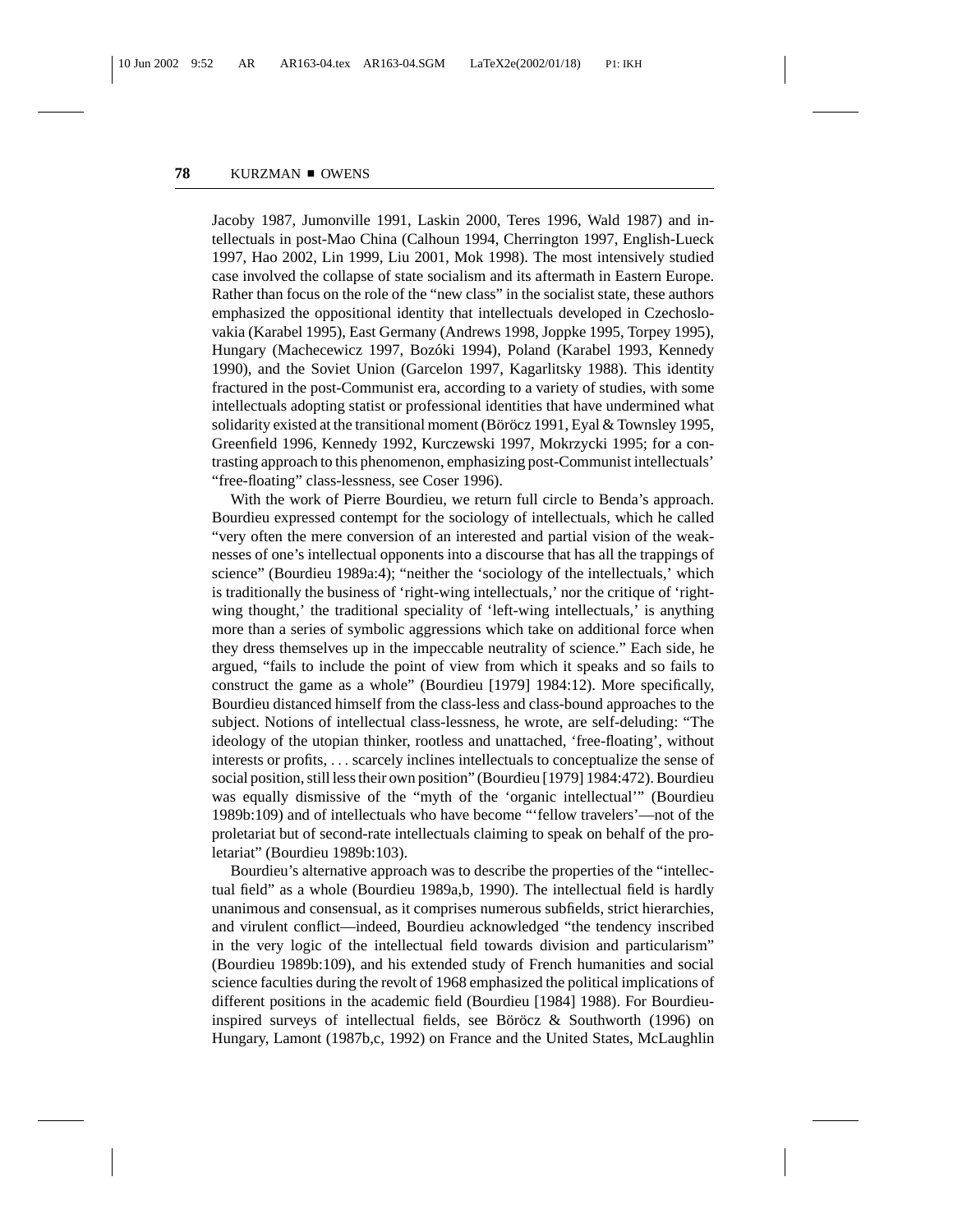(1998) on the United States, Rahkonen & Roos (1993) on Finland, Ringer (1992) on France and Germany, circa 1890–1920, and Verdery (1991) on Romania.

Yet Bourdieu's concept of "field" also stressed the shared interests of actors in the field, however grave their disagreements. In place of a definition, Bourdieu gave the analogy of a game: "Players agree, by the mere fact of playing, and not by way of a 'contract,' that the game is worth playing, that it is 'worth the candle,' and this *collusion* is the very basis of their competition" (Bourdieu & Wacquant 1992:98). The value of the game lies in the appropriation and exploitation of specific forms of capital (Bourdieu & Wacquant 1992:108). In the case of intellectuals, this form is "cultural capital," perhaps Bourdieu's most influential contribution to world sociology, whose meaning may be approximated, if not defined, by Bourdieu's usage of the term to refer to familiarity with, appreciation of, and participation in high-culture art and science (Bourdieu [1979] 1984).<sup>2</sup>

The analogy of capital foregrounded intellectuals' material self-interest (Swartz 1998). Culture, in Bourdieu's scheme, is something one invests in and reaps profit from. Intellectuals with high levels of cultural capital and low levels of economic capital, for example, seek "maximum 'cultural profit' for minimum economic cost" by consuming inexpensive avant-garde art that only they understand, sneering at the philistine tastes of the wealthy (Bourdieu [1979] 1984:270, 282). Intellectuals also share an "invariable" interest in autonomy, Bourdieu later wrote, going so far as to define intellectuals in part through their membership in "an intellectually autonomous field, one independent of religious, political, economic or other powers" (Bourdieu 1989b:102, 99; see Sabour 1996).

Yet intellectuals' self-interest coincides, at least potentially, with universal interests. Intellectuals, according to Bourdieu, are the bearers of universal reason (Bourdieu 1975, 1991). He offered three reasons why this should be so: (*a*) because they are dominated by the wealthy, intellectuals "feel solidarity with any and all the dominated, despite the fact that, being in possession of one of the major means of domination, cultural capital, they partake of the dominant order;" (*b*) the intellectual field has traditionally rewarded "the defense of universal causes," so that "it is possible to rely on the symbolic profits associated with these actions to mobilize intellectuals in favor of the universal;" and (*c*) intellectuals have a "monopoly" on critical reflexivity, which allows them to examine their own "interest in disinterestedness," and thus to transcend their position of privilege through "struggle for the *universalization of the privileged conditions of existence* which render the pursuit of the universal possible" (Bourdieu 1989b:109–10; see also Bourdieu [1980] 1993).

According to Bourdieu, intellectuals comprise a class fraction—specifically, a dominated fraction of the dominant class. Yet this class fraction, despite its shared interests, does not often act collectively. Only at particular moments in history have intellectuals transcended the political pessimism of pure culture (class-lessness, in

<sup>&</sup>lt;sup>2</sup>While intellectuals are reliant upon cultural capital, they are not the only people with high levels of it, and Bourdieu's analysis of cultural capital in general may be distinct from his analysis of intellectuals.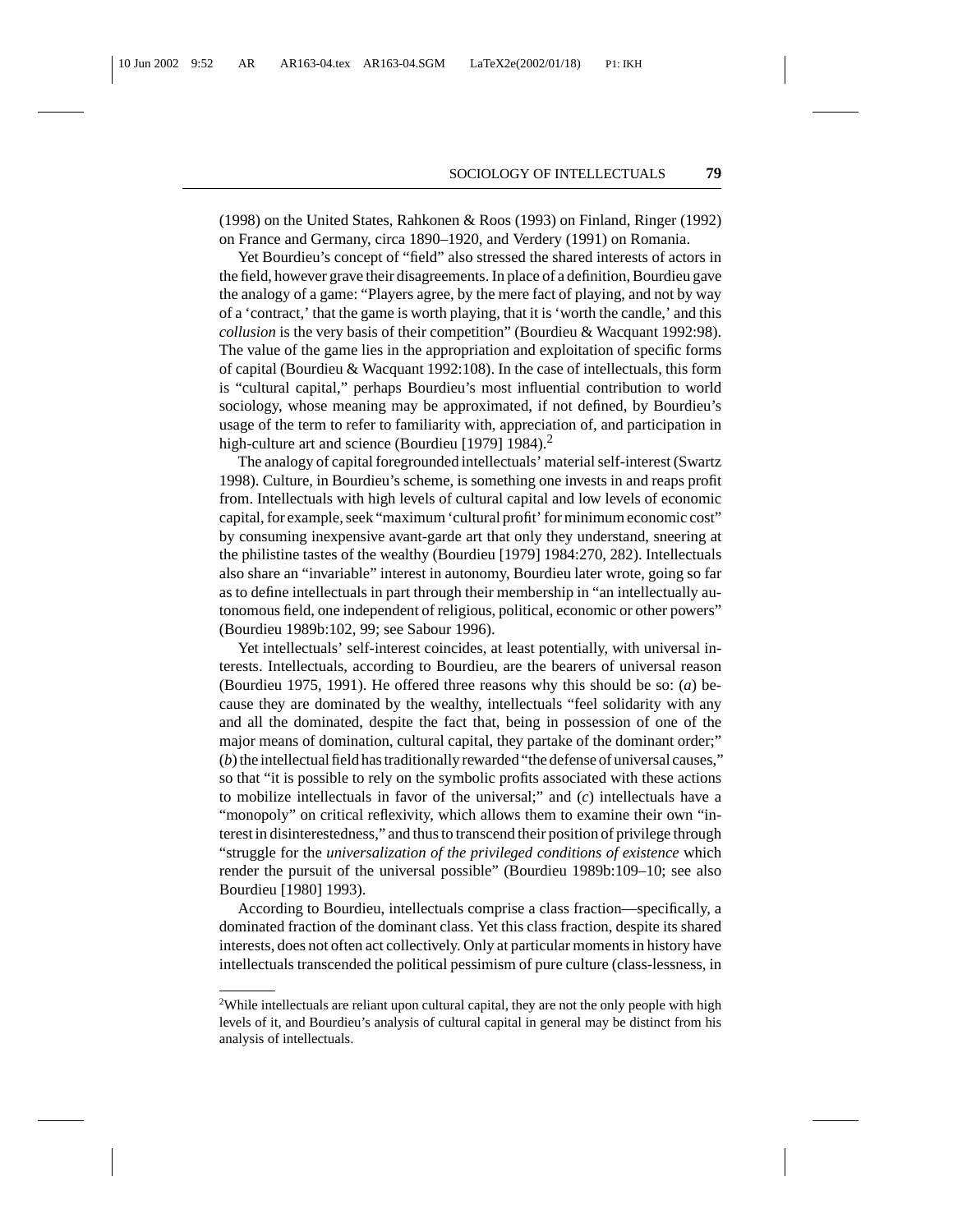our terms) and the political hypocrisy of engagement (class-boundness) to mobilize in defense of their own interests—most prominently, Bourdieu proposed, in the Dreyfus Affair (Bourdieu 1989b:99–101). Bourdieu called for a revival of intellectual solidarity—"an International of Intellectuals"—in defense of intellectuals' corporate interests. Only when these interests are protected, Bourdieu argued, will intellectuals be free to promote universal ideals (Bourdieu 1989b:97–99). One century after the Dreyfus Affair rallied intellectuals on behalf of a French Jew, Bourdieu founded an activist group, "Raisons d'Agir" (Reasons to Act), to rally intellectuals against neoliberal globalization. Borrowing language from Bourdieu's publications, the organization's web site described itself as "a small group of researchers [who] felt the need to give more social and political force to work, research, reflection, and analysis that contradicts dominant discourses, in particular the economic discourses broadcast daily on television" (Raisons d'Agir 2000a). "It is also the outline for an autonomous intellectual collective capable of intervening in the political field ... [and] the collective invention of a new type of political engagement for intellectuals" (Raisons d'Agir 2000b).

Bourdieu's approach differed from the Dreyfusards, and from later class-initself approaches, in its open admission and defense of intellectuals' self-interest. Yet it recalled the Dreyfusard campaign in its self-conscious mobilization of intellectuals, and in its identification of intellectuals with universal ideals. At the end of the twentieth century, the sociology of intellectuals abounded with Bendalike complaints about other intellectuals' treasonous passivity and their lack of political responsibility (Maclean et al. 1990), in particular around the theme of the "public intellectual," whose demise was decried as a betrayal of intellectuals' ideals (Donatich 2001, Jacoby 1987, 1999).

## **The Twenty-First Century**

We do not expect that the three approaches we have outlined in this essay will be consolidated or transcended, as they begin from distinct premises. Yet respectful cross-talk and cross-fertilization may be on the increase, as demonstrated, for example, by Collins's and Bourdieu's shared use of the concept of "cultural capital" though the former has used it primarily to distinguish positions within the intellectual field, while the latter has used it also to distinguish intellectuals from others in society. In addition, the three approaches to the sociology of intellectuals face a series of common concerns. We wish to highlight four avenues for exploration.

**CONTESTED DEFINITIONS** Readers may have noticed that this review essay does not expend much effort in defining "intellectuals"—an approach shared by Bourdieu (1989a:4), who suggested that cut-and-dried definitions end up "destroying a central property of the intellectual field, namely, that it is the site of struggles over who does and does not belong to it." We propose that defining intellectuals is less important than exploring how intellectuals define themselves, and are defined by others, in particular historical situations. Bauman (1987:8) has emphasized the special trait of such definitions, "which makes them also different from all other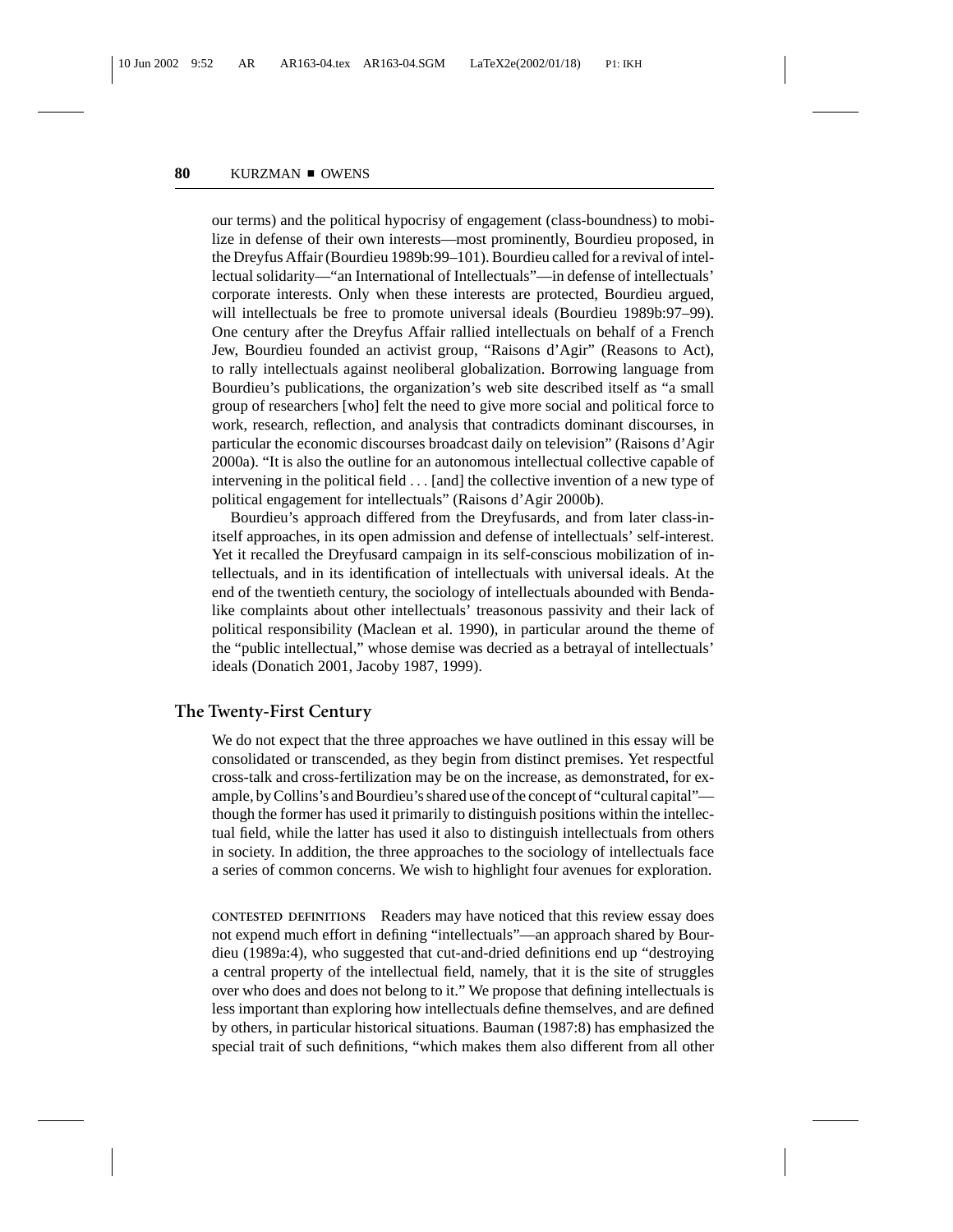definitions: they are all self-definitions," intended to create a boundary with the definer on the inside. Yet intellectual identity can also be ascribed by outsiders, and in hostile climates the label "intellectual" (or "egghead" or other synonyms) may damage a politician, a novelist, even an academic—as in the case of a historian who was denied tenure, according to a senior member of his department, in part because "he cared more about being an intellectual than about studying intellectual history."

**MATERIAL CONDITIONS** The sociology of intellectuals has generated two images of intellectuals' material conditions: in one image, intellectuals are surplusextractors and relatively autonomous; in another, they are proletarianized and subjugated to the logic of the market or the state. The polemics that surround these images have rarely confronted one another in empirical research. We propose that such a confrontation might fruitfully take a comparative approach: comparing intellectuals with other social groups, and comparing intellectuals in one setting (geographic, sectoral, or temporal) with intellectuals in another. Whether or not the intellectuals in these settings self-identify as such, one might examine—for example—how North American sociologists who study intellectuals today compare, in terms of control over their labor and remuneration, with those who did so a half-century ago.

**CHANGING MEDIA** Much intellectual communication is mediated by the media, and changes in the media environment may disproportionately affect intellectuals. Coser ([1965] 1970) and others noted the importance of print technology for the emergence of public spheres associated with modern intellectual communities, and Kellner (1997) has suggested that ongoing revolution in electronic media may be creating similar opportunities. For example, the Internet offers intellectuals new lines of communication and opportunities to control their published output (Roberts 1999, Sosteric 1996). Yet new media present potential threats to intellectuals as well. Benjamin ([1955] 1969), for example, suggested that mechanical reproduction destroys the "aura" of art and intellectual work, and Bourdieu ([1996] 1998) has argued that television turns intellectuals' discursive advantage—sustained attention and nuanced analysis—into a disadvantage. The "information explosion" on the Internet may undermine intellectuals' claims of expertise. These and other issues relating to intellectuals in changing media contexts seem ripe for systematic and comparative study.

**IDEOLOGICAL TENSIONS** Intellectuals often exhibit a tension between elitism and egalitarianism. On an ideological plane, this tension may take the form of arguments against human domination that aspire to discursive domination. In the political plane, the tension may mean gaining and using power in order to erase (other people's) power. Hostile observers dismiss the egalitarian element in view of the elitist element; sympathetic observers downplay the elitist in favor of the egalitarian, or argue—as Bourdieu has—that intellectuals' self-interest may even further egalitarian goals. Yet intellectuals' self-interest has not always played itself out so fortunately, and it strikes us as important to understand how elitism and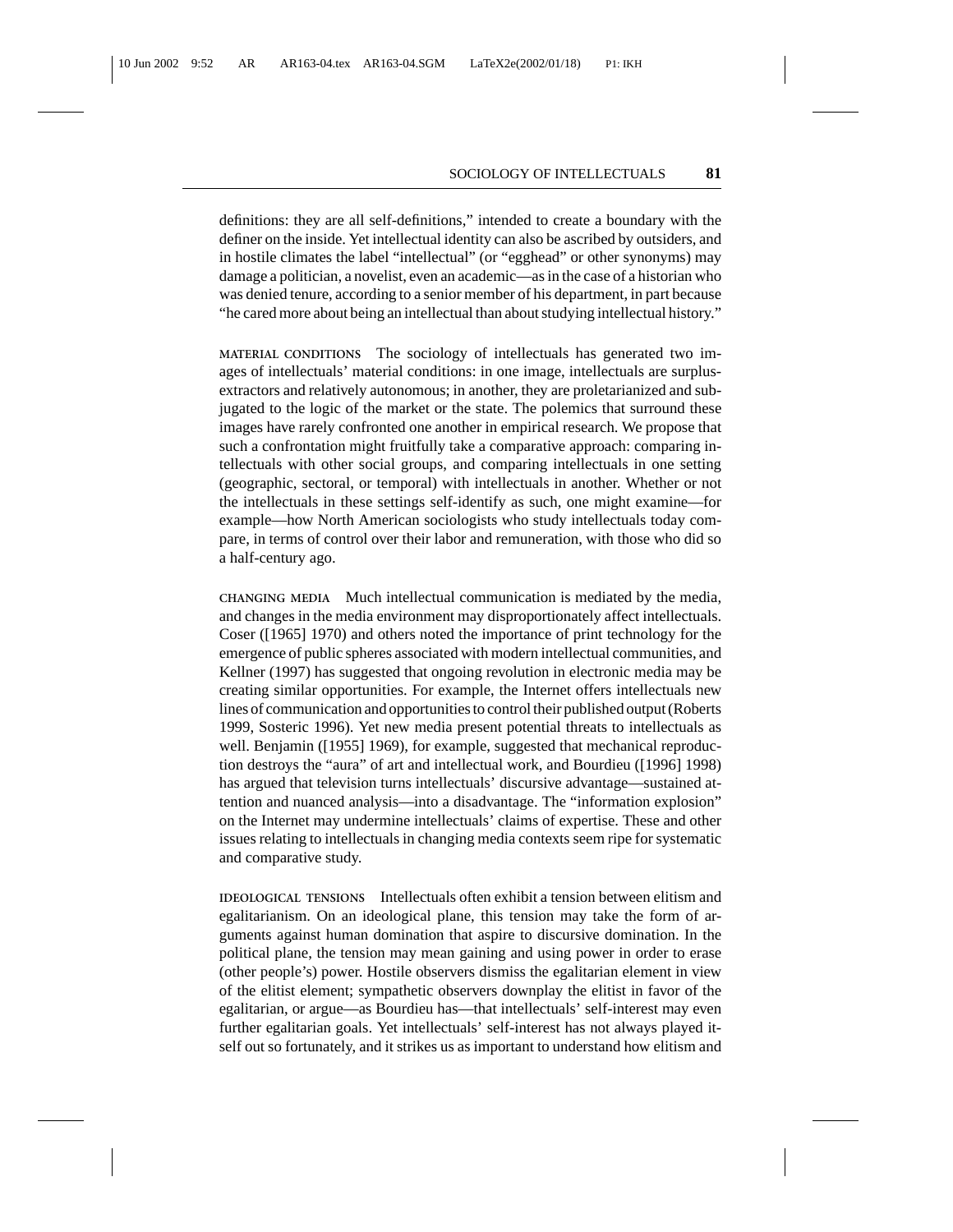egalitarianism have been resolved, or remained unresolved, in particular historical junctures. The sociology of intellectuals has frequently taken a normative form, offering visions of how intellectuals ought to behave. We recognize the legitimacy of exhortatory tropes, and we have covered many such works in this review. Yet we wish to encourage the study of intellectuals' actual practice, as well.

#### **ACKNOWLEDGMENTS**

We thank Judith Blau, Charles Gattone, Jerome Karabel, Jeff Manza, John Levi Martin, and Dick Pels for their assistance.

### **The** *Annual Review of Sociology* **is online at http://soc.annualreviews.org**

#### **LITERATURE CITED**

- Adorno T. [1964] 1973. *The Jargon of Authenticity*. Transl. K Tarnowski, F Will. Evanston, IL: Northwestern Univ. Press
- Alatas SH. 1977. *Intellectuals in Developing Societies*. London: Cass
- Anderson B. [1983] 1991. *Imagined Communities: Reflections on the Origin and Spread of Nationalism*. London: Verso. 2nd ed.
- Anderson P. [1968] 1992. Components of the national culture. In *English Questions*, pp. 48–104. London: Verso
- Andrews M. 1998. Criticism/self-criticism in East Germany: contradictions between theory and practice. *Crit. Sociol.* 24:130–53
- Aron R. [1955] 1957. *The Opium of the Intellectuals*. Transl. T Kilmartin. Garden City, NY: Doubleday
- Aronowitz S. 1990. On intellectuals. See Robbins 1990, pp. 3–57
- Aronowitz S, DiFazio W. 1994. Contradictions of the knowledge class: power, proletarianization, and intellectuals. In *The Jobless Future: Sci-Tech and the Dogma of Work*, pp. 173–201. Minneapolis, MN: Univ. Minn. Press
- Ashraf A, ed. 2001. *Intellectuals in Contemporary Iran*. (Special issue of *Int J*. *Polit*., *Cult*., *Soc*.) 15(2)
- Bacon F. [1627] 1989. New Atlantis. In *New Atlantis and the Great Instauration*, ed. Jerry Weinberger, pp. 35–83. Arlington Heights, IL: Harlan Davidson
- Bakunin M. [1870] 1950. The state and Marxism. In *Marxism, Freedom, and the State*. Transl. KJ Kenafick, pp. 26–39. London: Freedom Press
- Banks W. 1996. *Black Intellectuals: Race and Responsibility in American Life*. New York: WW Norton
- Barbagli M. [1974] 1982. *Educating for Unemployment: Politics, Labor Markets, and the School System—Italy, 1859–1973*. Transl. RH Ross. New York: Columbia Univ. Press
- Bauman Z. 1987. *Legislators and Interpreters: On Modernity, Post-Modernity and Intellectuals*. Cambridge, UK: Polity
- Bauman Z. 1992. Love in adversity: on the state and the intellectuals, and the state of the intellectuals. *Thesis Eleven* 31:81–104
- Bell D. [1973] 1976. *The Coming of Post-Industrial Society: A Venture in Social Forecasting*. New York: Basic Books
- Bell D. 1979. The new class: a muddled concept. See Bruce-Briggs 1979c, pp. 169–90
- Benda J. 1900. *Dialogues a Byzance `* . Paris: Editions de la Revue Blanche
- Benda J. [1927] 1928. *The Treason of the Intellectuals.* Transl. R Aldington. New York: William Morrow
- Benjamin W. [1955] 1969. The work of art in the age of mechanical reproduction. In *Illuminations*, ed. H Arendt. Trans. H Zohn, pp. 219–53. New York: Harcourt, Brace & World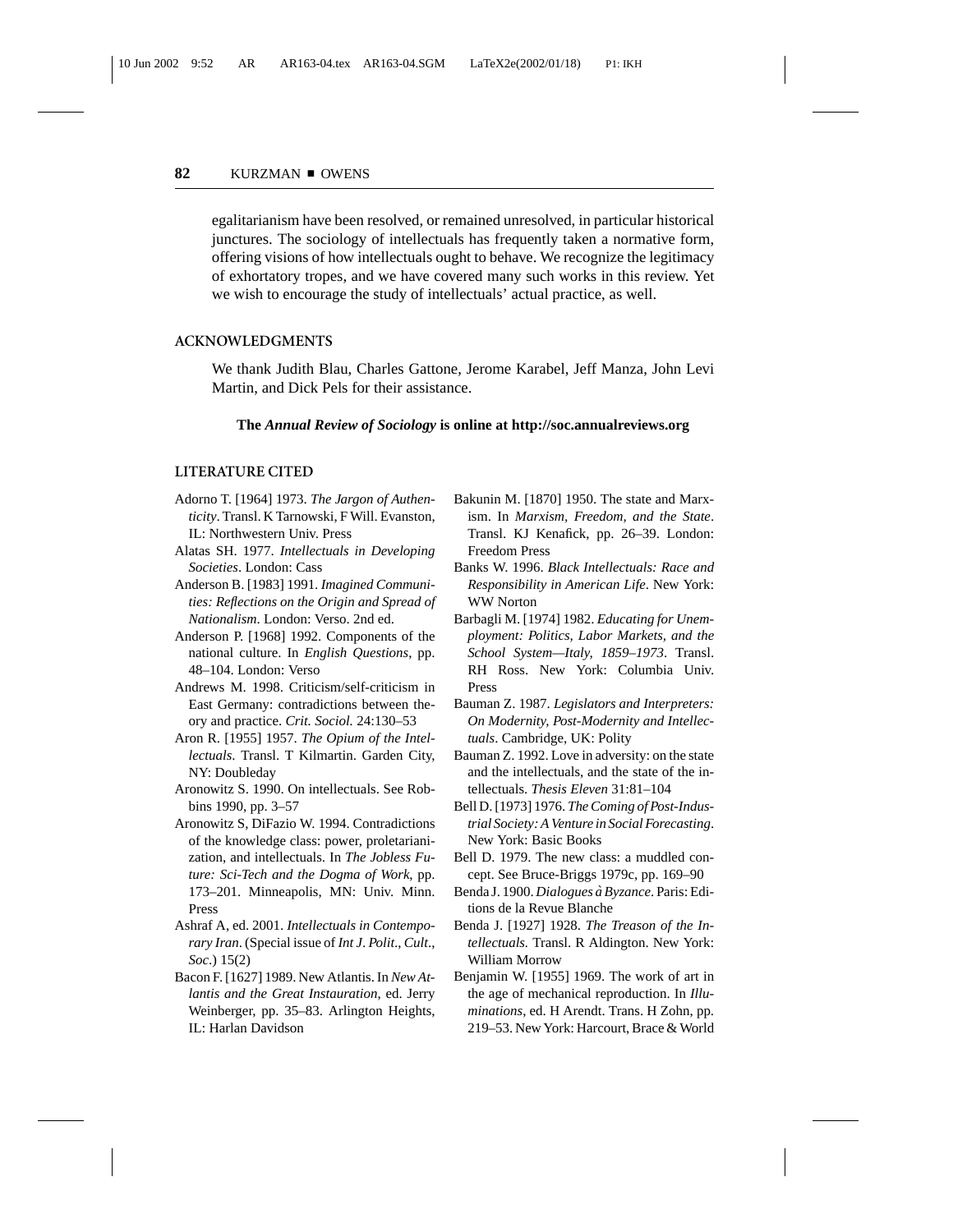- Berth E. 1926. *Les Méfaits des intellectuels*. Paris: Marcel Rivière. 2nd ed.
- Bloom A. 1986. *Prodigal Sons: The New York Intellectuals and Their World*. New York: Oxford Univ. Press
- Bodin L. 1962. *Les Intellectuels*. Paris: Presses Universitaires de France
- Bodin L. 1997. *Les Intellectuels existent-ils*? Paris: Bayard Editions ´
- Boggs C. 1984. *The Two Revolutions: Gramsci and the Dilemmas of Western Marxism*. Boston, MA: South End
- Boggs C. 1987. Intellectuals and the transformation of political culture in postwar Italy. See Gagnon 1987a, pp. 101–20
- Boggs C. 1993. *Intellectuals and the Crisis of Modernity*. Albany: State Univ. N.Y. Press
- Böröcz J. 1991. Vanguard of the construction of capitalism? The Hungarian intellectuals' trip to power. *Crit. Sociol.* 18:111–15
- Böröcz J, Southworth C. 1996. Decomposing the intellectuals' class power: conversion of cultural capital to income, Hungary, 1986. *Soc. Forces* 74:797–822
- Boroujerdi M. 1996. *Iranian Intellectuals and the West: The Tormented Triumph of Nativism*. Syracuse, NY: Syracuse Univ. Press
- Bourdieu P. 1975. The specificity of the scientific field and the social conditions of the progress of reason. *Soc. Sci. Info.* 14:19–6
- Bourdieu P. [1979] 1984. *Distinction: A Social Critique of the Judgement of Taste*. Transl. R Nice. Cambridge, MA: Harvard Univ. Press
- Bourdieu P. [1980] 1993. How can "free-floating intellectuals" be set free? In *Sociology in Question*. Transl. R Nice, pp. 41–48. London: Sage
- Bourdieu P. [1984] 1988. *Homo Academicus*. Transl. P. Collier. Stanford, CA: Stanford Univ. Press
- Bourdieu P. 1989a. An interview with Pierre Bourdieu: for a socio-analysis of intellectuals: On *Homo Academicus* Transl. LJD Wacquant. *Berkeley J. Sociol.* 34:1–29
- Bourdieu P. 1989b. The corporatism of the universal: the role of intellectuals in the modern world. *Telos* 81:99–110
- Bourdieu P. 1990. The intellectual field: a world

apart. In *In Other Words: Essays Towards a Reflexive Sociology*. Transl. M Adamson, pp. 140–49. Stanford, CA: Stanford Univ. Press

- Bourdieu P. 1991. The peculiar history of scientific reason. *Sociol. For.* 5:3–26
- Bourdieu P. [1996] 1998. *On Television*. Transl. P. P. Ferguson. New York: New Press
- Bourdieu P, Wacquant LJD. 1992. *An Invitation to Reflexive Sociology*. Chicago, IL: Univ. Chicago Press
- Bov´e PA. 1986. *Intellectuals in Power: A Genealogy of Critical Humanism*. New York: Columbia Univ. Press
- Bozóki A. 1994. Intellectuals and democratization in Hungary. In *Social Change and Political Transformation*, ed. C Rootes, H Davis, pp. 149–75. London: UCL Press
- Brint S. 1984. "New-class" and cumulative trend explanations of the liberal political attitudes of professionals. *Am. J. Sociol.* 90:30– 71
- Brint SG. 1994. *In an Age of Experts: The Changing Role of Professionals in Politics and Public Life*. Princeton, NJ: Princeton Univ. Press
- Brinton C. [1938] 1965. *The Anatomy of Revolution*. New York: Vintage. Rev. expanded ed.
- Bruce-Briggs B. 1979a. An introduction to the idea of the new class. See Bruce-Briggs 1979c, pp. 1–18
- Bruce-Briggs B. 1979b. Enumerating the new class. See Bruce-Briggs 1979c, pp. 217–25
- Bruce-Briggs B, ed. 1979c. *The New Class*? New York: McGraw Hill
- Brym RJ. 1977. Democracy and the intellectuals: a test of Karl Mannheim's thesis. *Scottish J. Sociol.* 1:173–82
- Brym RJ. 1978. *The Jewish Intelligentsia and Russian Marxism: A Sociological Study of Intellectual Radicalism and Ideological Divergence*. London: Macmillan
- Brym RJ. 1980. *Intellectuals and Politics*. London: Allen & Unwin
- Brym RJ. 1987. The political sociology of intellectuals: a critique and proposal. See Gagnon 1987a, pp. 199–209
- Brym RJ. 1988. Structural location and ideological divergence: Jewish Marxist intellectuals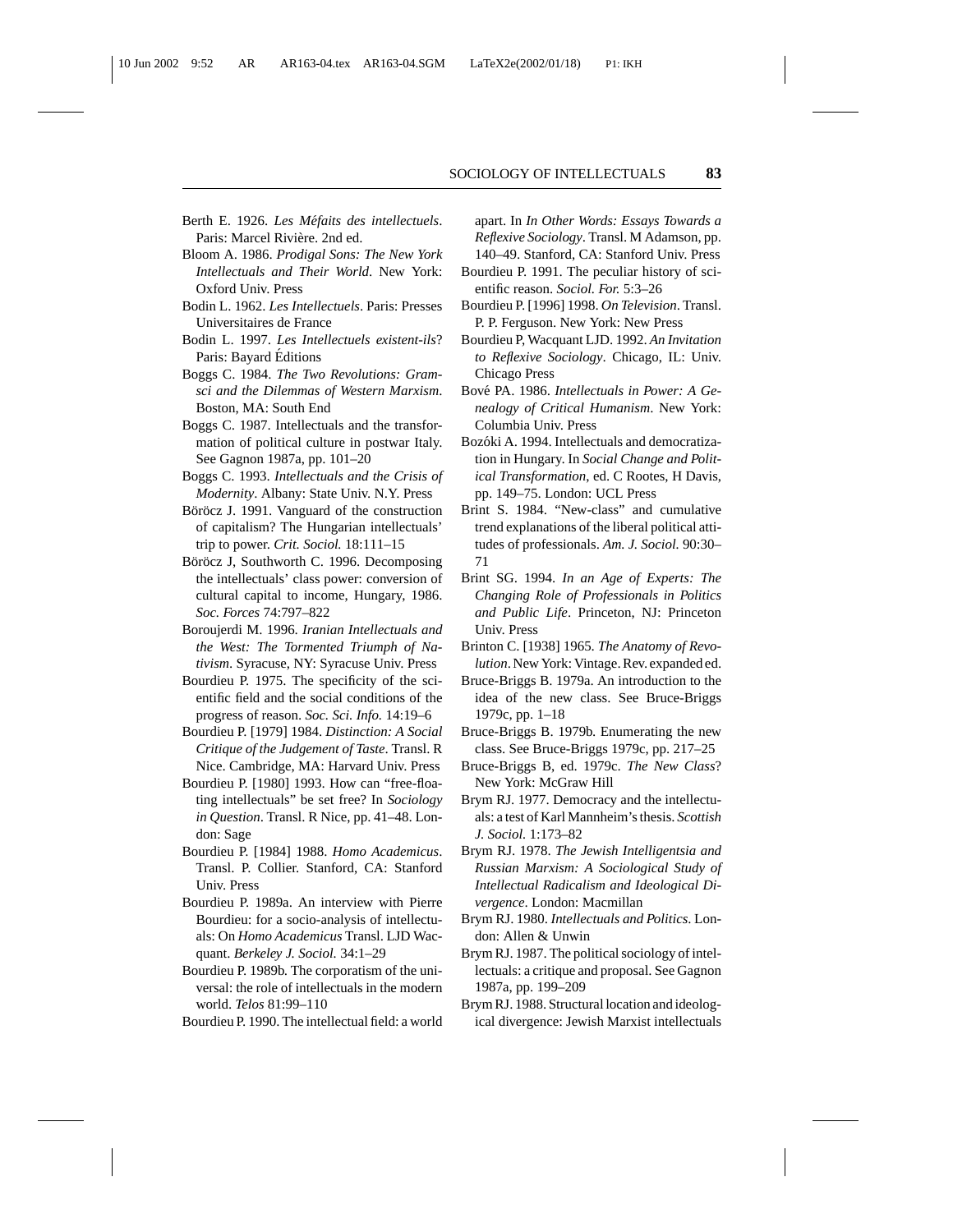in turn-of-the-century Russia. In *Social Structures: A Network Approach*, ed. B Wellman, SD Berkowitz, pp. 59–79. Cambridge, UK: Cambridge Univ. Press

- Brym RJ. 2001. Intellectuals, sociology of. In *International Encyclopedia of the Social and Behavioral Sciences*, ed. NJ Smelser, PB Baltes, 11:7631–35. Oxford, UK: Elsevier Sci.
- Calhoun CJ. 1994. *Neither Gods Nor Emperors: Students and the Struggle for Democracy in China*. Berkeley, CA: Univ. Calif. Press
- Campanella T. [1602] 1981. *The City of the Sun*. Transl. DJ Donno. Berkeley, CA: Univ. Calif. Press
- Charnay JP. 1973. The Arab intellectual between power and culture. *Diogenes* 83:40–63
- Cherrington R. 1997. *Deng's Generation: Young Intellectuals in 1980s China*. New York: St. Martin's
- Chomsky N. 1969. *American Power and the New Mandarins*. New York: Pantheon
- Chomsky N. 1978. *Intellectuals and the State*. Baarn, Netherlands: Wereldvenster
- Collins PH. [1990] 2000. *Black Feminist Thought: Knowledge, Consciousness, and the Politics of Empowerment*. New York: Routledge. Rev. ed.
- Collins R. 1979. *The Credential Society: An Historical Sociology of Education and Stratification*. New York: Academic Press
- Collins R. [1985] 1994. *Four Sociological Traditions*. New York: Oxford Univ. Press. Rev. ed.
- Collins R. 1998. *The Sociology of Philosophies: A Global Theory of Intellectual Change*. Cambridge, MA: Harvard Univ. Press
- Comte A. [1822] 1969. Plan of the scientific operations necessary for reorganizing society. See Rieff 1969, pp. 248–82
- Confino M. 1972. On intellectuals and intellectual traditions in eighteenth- and nineteenthcentury Russia. *Daedalus* 101:117–49
- Cooney TA. 1986. *The Rise of the New York Intellectuals: Partisan Review and its Circle*. Madison, WI: Univ. Wisc. Press
- Coser LA. [1965] 1970. *Men of Ideas: A Sociologist's View*. New York: Free Press
- Coser LA. 1996. The social role of Eastern European intellectuals reconsidered. In *Culture, Modernity and Revolution: Essays in Honour of Zygmunt Bauman*, ed. R Kilminster, I Carvoe, pp. 166–83. London: Routledge
- Daniels AK. 1975. Feminist perspectives in sociological research. In *Another Voice: Feminist Perspectives on Social Life and Social Science*, ed. M Millman, RM Kanter, pp. 340–80. Garden City, NY: Anchor
- Dahrendorf R. [1953] 1969. The intellectual and society: the social function of the "fool" in the twentieth century. See Rieff 1969, pp. 53–56
- de Huszar GB, ed. 1960. *The Intellectuals: A Controversial Portrait*. Glencoe, IL: Free Press
- Debray R. [1979] 1981. *Teachers, Writers, Celebrities: The Intellectuals of Modern France*. London: New Left
- Dennis RM, ed. 1997a. *The Black Intellectuals*. Special issue of *Research in Race and Ethnic Relations* 10. Greenwich, CT: JAI Press
- Dennis RM. 1997b. W.E.B. Du Bois and the tradition of radical intellectual thought. See Dennis 1997a, pp. xi–xxiv
- Disco C. 1987. Intellectuals in advanced capitalism: capital, closure, and the new-class thesis. See Eyerman et al. 1987, pp. 50–77
- Djilas M. 1957. *The New Class: An Analysis of the Communist System*. New York: Praeger
- Domhoff GW. 1999. *Who Rules America 2000*. New York: Simon & Schuster
- Dominelli L, Hoogvelt A. 1996. The Taylorization of intellectual labour. See Lawrence & Döbler 1996, pp. 60-87
- Donatich J, ed. 2001. The future of the public intellectual: a forum. *The Nation* Feb. 12, pp. 25–35
- Du Bois WEB. 1903. The talented tenth. In BT Washington, et al.,*The Negro Problem*, pp. 33–75. New York: Pott
- Dupay A. 1991. Political intellectuals in the Third World: the Caribbean case. See Lemert 1991, pp. 74–93
- Durkheim E. [1893] 1984. *The Division of Labour in Society*. Transl. W. D. Halls. New York: Free Press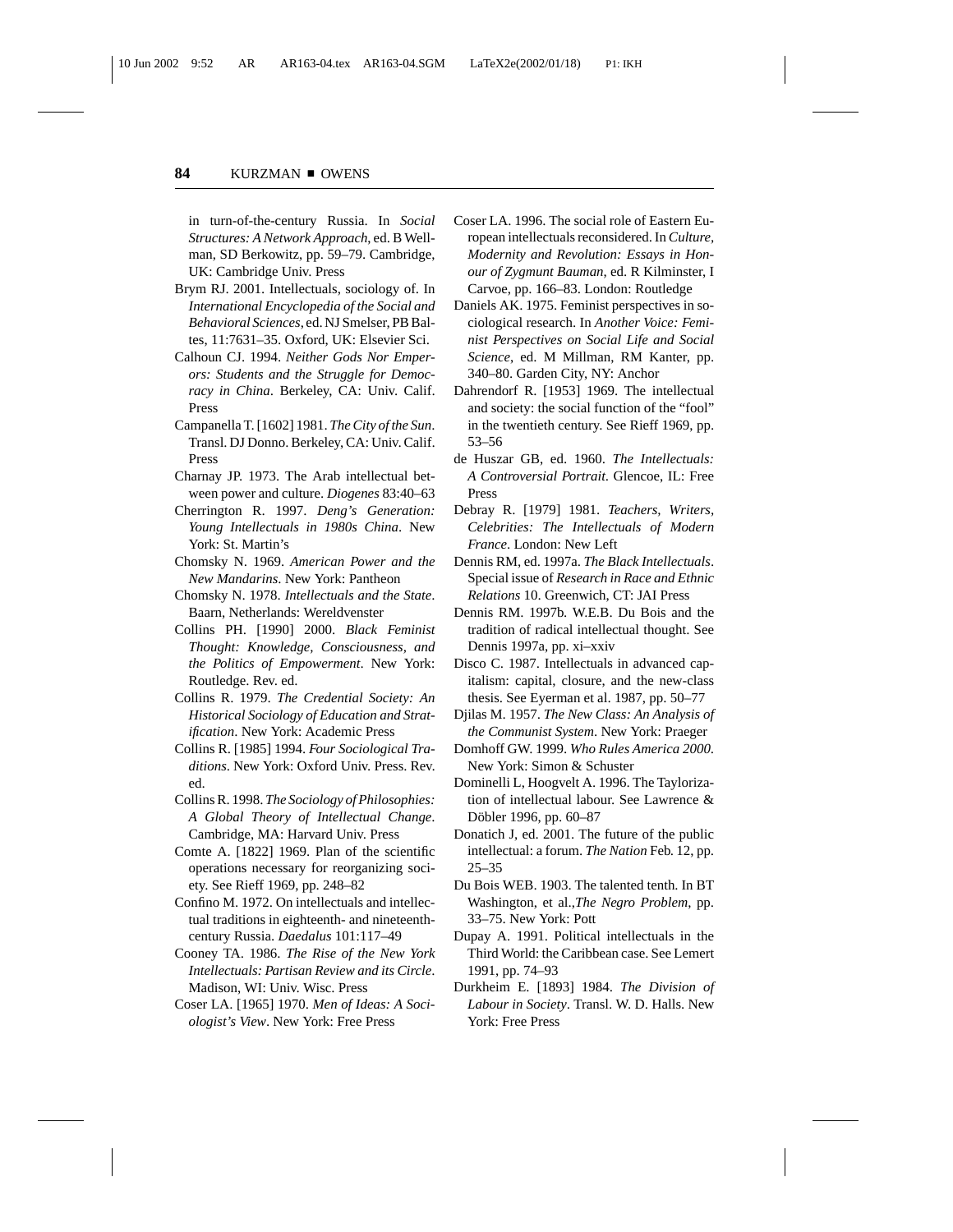- Durkheim E. [1898] 1973. Individualism and the intellectuals. Transl. M. Traugott. In *Morality and Society*, ed. RN Bellah, pp. 43– 57. Chicago: Univ. Chicago Press
- Ehrenreich B, Ehrenreich J. 1979. The professional-managerial class. See Walker 1979, pp. 5–45
- English-Lueck JA. 1997. *Chinese Intellectuals on the World Frontier: Blazing the Black Path*. Westport, CT: Bergin & Garvey
- Etzioni-Halevy E. 1985. *The Knowledge Elite and the Failure of Prophecy*. London: George Allen & Unwin
- Eyal G, Townsley E. 1995. The social composition of the Communist nomenklatura: a comparison of Russia, Poland and Hungary. *Theory Soc.* 24:723–50
- Eyerman R. 1994. *Between Culture and Politics: Intellectuals in Modern Society*. Cambridge, UK: Polity
- Eyerman R, Svennson LG, Söderqvist T, eds. 1987. *Intellectuals, Universities, and the State in Western Modern Societies*. Berkeley, CA: Univ. Calif. Press
- Federspiel HM. 1998. *Indonesia in Transition: Muslim Intellectuals and National Development*. Commack, NY: Nova Sci. Publ.
- Fichte JG. [1794] 1988. *The Purpose of Higher Education, Also Known as the Vocation of the Scholar*. Mt. Savage, MD: Nightsun Books
- Fink L, Leonard ST, Reid DM, eds. 1996. *Intellectuals and Public Life*. Ithaca, NY: Cornell Univ. Press
- Foucault M, Deleuze G. [1972] 1973. The intellectuals and power. *Telos* 16:103–9
- Foucault M. [1977] 1984. Truth and power. In *The Foucault Reader*, ed. P. Rabinow, pp. 51– 75. New York: Pantheon
- Frentzel-Zagorska J, Zagorska K. 1989. East European intellectuals on the road to dissent: the old prophecy of a new class re-examined. *Politics Soc.* 7:67–88
- Fridjónsdóttir K. 1987. The modern intellectual: in power or disarmed? See Eyerman, Svennson, & Söderqvist 1987, pp. 110–26
- Gagnon AG, ed. 1987a. *Intellectuals in Liberal Democracies*. New York: Praeger
- Gagnon AG. 1987b. The role of intellectuals in

liberal democracies. See Gagnon 1987a, pp.  $3 - 16$ 

- Garcelon M. 1997. The estate of change: the specialist rebellion and the democratic movement in Moscow, 1989–1991. *Theory Soc.* 26:39–85
- Gattone C. 2000. The role of the intellectual in public affairs: changing perspectives in the modern era. *Theory Sci.* 1.http://theoryand science.icaap.org/content/vol001.001/02gat tone.html
- Gella A, ed. 1976. *The Intelligentsia and the Intellectuals: Theory, Method, and Case Study*. Beverly Hills, CA: Sage
- Gheissari A. 1998. *Iranian Intellectuals in the 20th Century*. Austin, TX: Univ. Texas Press
- Giesen B. 1998. *Intellectuals and the German Nation: Collective Identity in a German Axial Age*. Transl. N. Levis. Cambridge,UK: Cambridge Univ. Press
- Goldfarb, JC. 1998. *Civility and Subversion: The Intellectual in Democratic Society*. Cambridge, UK: Cambridge Univ. Press
- Gouldner AW. 1979. *The Future of Intellectuals and the Rise of the New Class*. New York: Seabury
- Gouldner AW. 1985. *Against Fragmentation: The Origins of Marxism and the Sociology of Intellectuals*. New York: Oxford Univ. Press
- Gramsci A. [1929–1935] 1971. *Selections from the Prison Notebooks of Antonio Gramsci*. Transl. Q Hoare, GN Smith. New York: Int. Publ.
- Gramsci A. [1932] 1971. The intellectuals. See Gramsci [1929–1935] 1971, pp. 5–23
- Gramsci A. [1932] 1995. Croce and Julien Benda. In *Further Selections from the Prison Notebooks*. Transl. D Boothman, p. 470. Minneapolis, MN: Univ. Minn. Press
- Greenfield L. 1996. The bitter taste of success: reflections on the intelligentsia in post-Soviet Russia. *Soc. Res.* 63:417–38
- Hacker A. 1987. Two "new classes" or none? See Bruce-Briggs 1979c, pp. 155–68
- Hamon H, Rotman P. 1981. *Les intellocrates: Expedition en haute intelligentsia ´* . Paris: Editions Ramsay ´
- Hao Z. 2002. *Intellectuals at a Crossroads: The*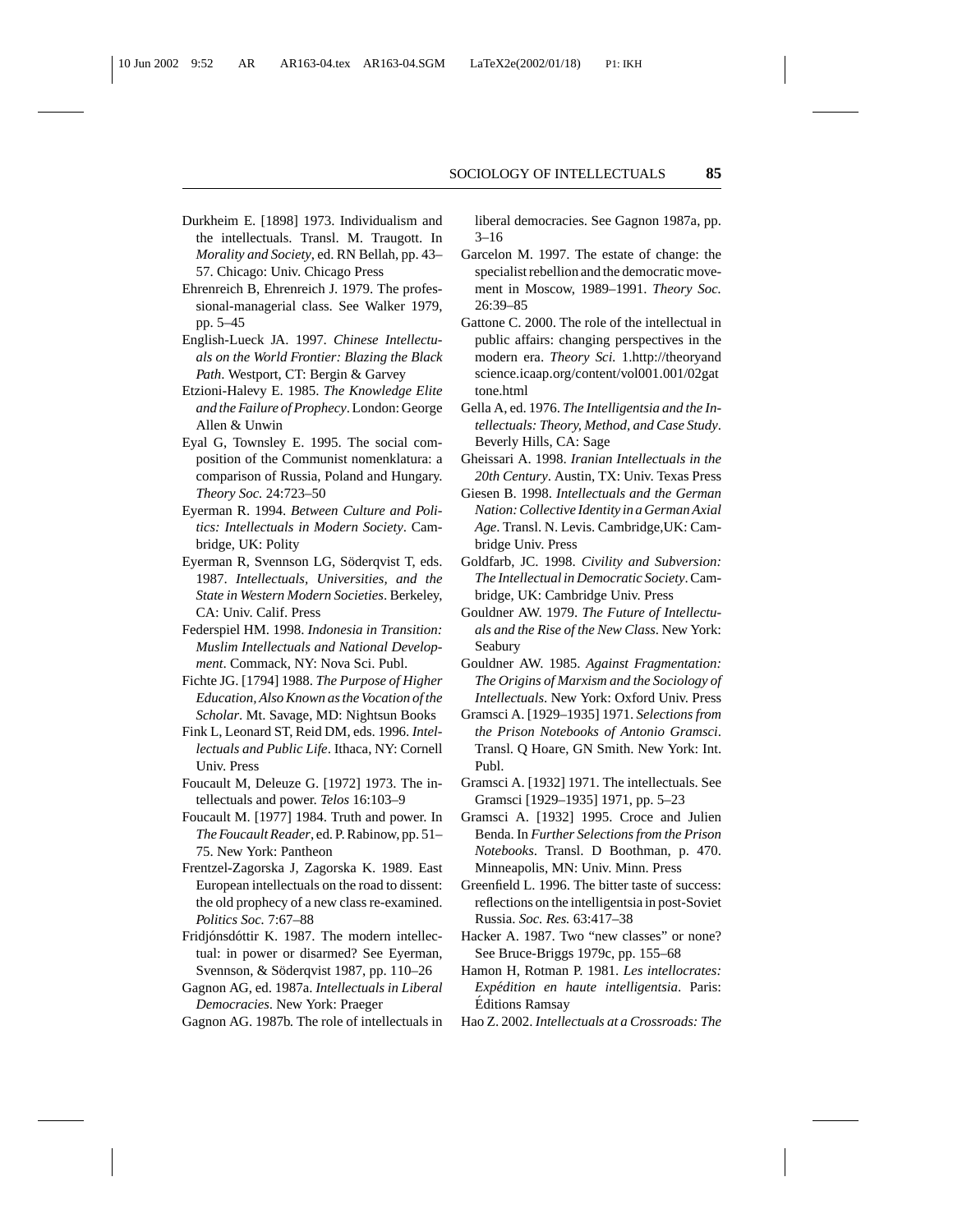*Changing Politics of the Chinese Knowledge Workers*. Albany, NY: State Univ. N.Y. Press. In press

- Hobsbawm EJ. 1990. *Nations and Nationalism since 1780: Programme, Myth, Reality*. Cambridge, UK: Cambridge Univ. Press
- Hodges DC. 2000. *Class Politics in the Information Age*. Urbana, IL: Univ. Ill. Press
- Hofstadter R 1963. *Anti-Intellectualism in American Life*. New York: Knopf
- hooks b, West C. 1991. *Breaking Bread: Insurgent Black Intellectual Life*. Boston, MA: South End
- Hourmant F. 1997. *Le Desenchantement des ´ clercs: Figures de l'intellectuel dans l'apres- ` Mai 68*. Rennes, France: Presses Univ. de Rennes
- Jacoby R. 1987. *The Last Intellectuals*. New York: Basic Books
- Jacoby R. 1999. Intellectuals: from utopia to myopia. In *The End of Utopia: Politics and Culture in a Age of Apathy*, pp. 101–24. New York: Basic Books
- Jahanbegloo R. 2000. Iran: The role of the intellectuals. *J. Democ.* 11:135–38
- James J. 1997. *Transcending the Talented Tenth: Black Leaders and American Intellectuals*. New York: Routledge
- James W. 1912. The social value of the college bred. In *Memories and Studies*, pp. 309–25. London: Longmans, Green
- Jennings J, Kemp-Welch A, eds. 1997. *Intellectuals in Politics: From the Dreyfus Affair to Salman Rushdie*. London: Routledge
- Johnson P. 1988. *Intellectuals*. London: Weidenfeld & Nicolson
- Joppke C. 1995. *East German Dissidents and the Revolution of 1989: Social Movement in a Leninist Regime*. New York: N.Y. Univ. Press
- Jumonville N. 1991. *Critical Crossings: The New York Intellectuals in Postwar America*. Berkeley, CA: Univ. Calif. Press
- Kagarlitsky B. 1988. *The Thinking Reed: Intellectuals and the Soviet State, 1917 to the Present*. Transl. B Pearce. London: Verso
- Karabel J. 1976. Revolutionary contradictions: Antonio Gramsci and the problem of intellectuals. *Politics Soc.* 6:123–72
- Karabel J. 1993. Polish intellectuals and the origins of Solidarity: the making of an oppositional alliance. *Communist Post-Communist Stud*. 26:25–46
- Karabel J. 1995. The revolt of the intellectuals: the Prague Spring and the politics of reform Communism. *Res. Soc. Movements, Conflicts Change* 18:93–143
- Karabel J. 1996. Towards a theory of intellectuals and politics. *Theory Soc.* 25:205– 33
- Katsiaficas G. 1987. *The Imagination of the New Left: A Global Analysis of 1968*. Boston, MA: South End
- Kellner H, Heuberger FW, eds. 1992. *Hidden Technocrats: The New Class and New Capitalism*. New Brunswick, NJ: Transaction
- Kellner D. 1997. Intellectuals, the new public spheres, and techno-politics. *New Polit. Sci.* 41–42:169–88
- Kennedy MD. 1990. The constitution of critical intellectuals: Polish physicians, peace activists and democratic civil society. *Stud. Compar. Communism* 23:281–304
- Kennedy MD. 1992. The intelligentsia in the constitution of civil societies and post-communist regimes in Hungary and Poland. *Theory Soc.* 21:29–76
- Koenker D, Bachman RD, eds. 1997. *Revelations from the Russian Archives: Documents in English Translation*. Washington, DC: Library of Congress
- Kołakowski L. 1972. Intellectuals against intellect. *Daedalus* 101:1–15
- Konr´ad G, Szel´enyi I. 1979. *The Intellectuals on the Road to Class Power*. Transl. A Arato, RE Allen. New York: Harcourt Brace Jovanovich
- Kotschnig WM. 1937. *Unemployment in the Learned Professions*. London: Oxford Univ. Press, Humphrey Milford
- Kraushaar W. 1998. *1968: Das Jahr, das alles verändert hat*. Munich, Germany: Piper
- Kriesi H. 1989. New social movements and the new class in the Netherlands. *Am. J. Sociol.* 94:1078–1116
- Kurczewski J. 1997. Intellectuals and social movements in process of transformation.*Polish Sociol. Rev.* 3:211–26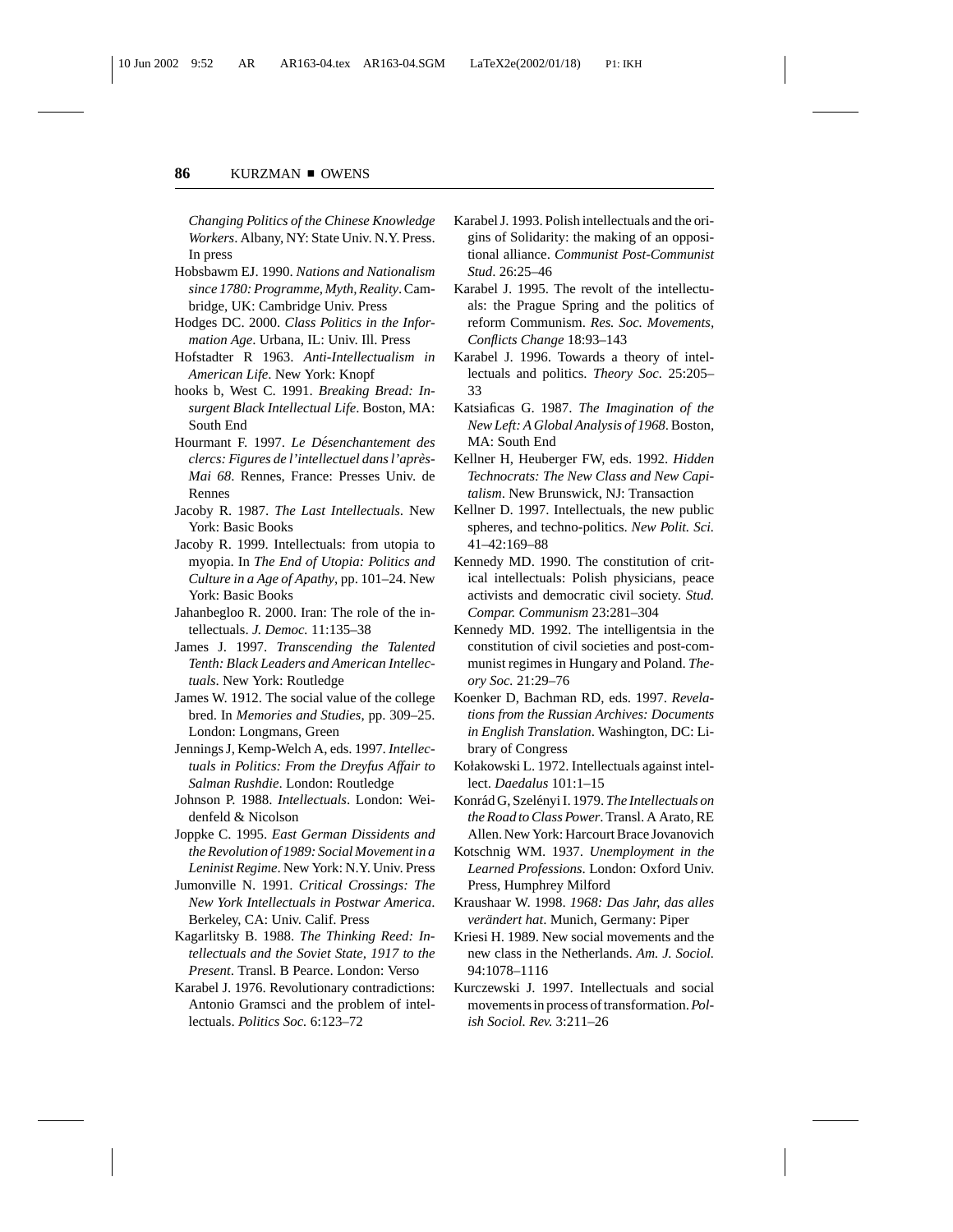- Kurzman C, ed. 1998. *Liberal Islam: A Source-Book*. New York: Oxford Univ. Press
- Kurzman C. 2003. *Democracy Denied, 1905– 1915: Intellectuals and the Fate of Constitutional Revolutions*. In press
- Kurzman C, Leahey E. 2002. Intellectuals as the social basis of democratization, 1905–1912 and 1989–1996. In press
- Lamont M. 1987a. Cultural capital and the liberal political attitudes of professionals: comment on Brint. *Am. J. Sociol.* 92:1501–5
- Lamont M. 1987b. How to become a dominant French philosopher: the case of Jacques Derrida. *Am. J. Sociol.* 93:584–622
- Lamont M. 1987c. The production of culture in France and the United States since World War II. See Gagnon 1987a, pp. 167–78
- Lamont M. 1992. Intellectuals and intellectual subcultures. In *Money, Morals and Manners: The Culture of the French and American Upper-Middle Class*, pp. 110–14. Chicago, IL: Univ. Chicago Press
- Laroui A. [1974] 1976. *The Crisis of the Arab Intellectual*. Transl. D Cammell. Berkeley, CA: Univ. Calif. Press
- Lasch C. 1965. *The New Radicalism in America, 1889–1963: The Intellectual as a Social Type*. New York: Alfred A. Knopf
- Laskin D. 2000. *Partisans: Marriage, Politics, and Betrayal among the New York Intellectuals*. New York: Simon & Schuster
- Lawrence PK. 1996. Intellectuals and the American security state. See Lawrence & Döbler 1996, pp. 151–79
- Lawrence PK, Döbler M, eds. 1996. Knowledge *and Power: The Changing Role of European Intellectuals*. Aldershot, UK: Avebury
- Lemert C, ed. 1991. *Intellectuals and Politics: Social Theory in a Changing World*. Newbury Park, CA: Sage
- L´evy R. 1931. *Intellectuels, unissez-vous!* Paris: Marcel Rivière
- Lenin VI. [1902] 1975. What is to be done? In *The Lenin Anthology*, ed. RC Tucker, pp. 12–114. New York: WW Norton
- Lin M. 1999. *The Search for Modernity: Chinese Intellectuals and Cultural Discourse in the Post-Mao Era*. New York: St. Martin's
- Lipset SM. 1959. American intellectuals: their politics and status. *Daedalus* 88:460–86
- Lipset SM, Basu A. 1975. Intellectual types and political roles. In *The Idea of Social Structure*, ed. L Coser, pp. 433–70. New York: Harcourt Brace
- Lipset SM, Dobson RB. 1972. The intellectual as critic and rebel. *Daedalus* 101:137–98
- Liu M. 2001. *Intellectual Dissidents in China*. Lewiston, NY: Edwin Mellen Press
- Machecewicz P. 1997. Intellectuals and mass movements: the study of political dissent in Poland in 1956. *Contemp. Eur. Hist.* 6:361– 82
- Maclean I, Montefiore A, Winch P, eds. 1990. *The Political Responsibility of Intellectuals*. Cambridge, UK: Cambridge Univ. Press
- Makha¨ıski JW [Vol'skii A]. [1899] 1979. *Le Socialisme des intellectuels*. Transl. J Skirda. Paris: Editions du Seuil ´
- Mannheim K. [1929] 1985. The sociological problem of the "intelligentsia." In *Ideology and Utopia.* Transl. L Wirth, E Shils, pp. 153–64. San Diego, CA: Harcourt Brace Jovanovich
- Mannheim K. [1932] 1993. The sociology of intellectuals. Transl. D Pels. *Theory, Cult. Soc.* 10:369–80
- Mannheim K. 1956. The problem of the intelligentsia. In *Essays on the Sociology of Culture*, pp. 91–170. London: Routledge & Kegan Paul
- Manza J. 1992. Classes, status groups, and social closure: a critique of neo-Weberian social theory. *Curr. Perspect. in Soc. Theory* 12:275–302
- Martin B, Szelényi I. 1987. Beyond cultural capital: toward a theory of symbolic domination. See Eyerman et al. 1987, pp. 16– 49
- McGowan JP. 2002. *Democracy's Children: Intellectuals and the Rise of Cultural Politics*. Ithaca, NY: Cornell Univ. Press. In press
- McLaughlin N. 1998. How to become a forgotten intellectual: intellectual movements and the rise and fall of Erich Fromm. *Soc. Forum* 13:215–46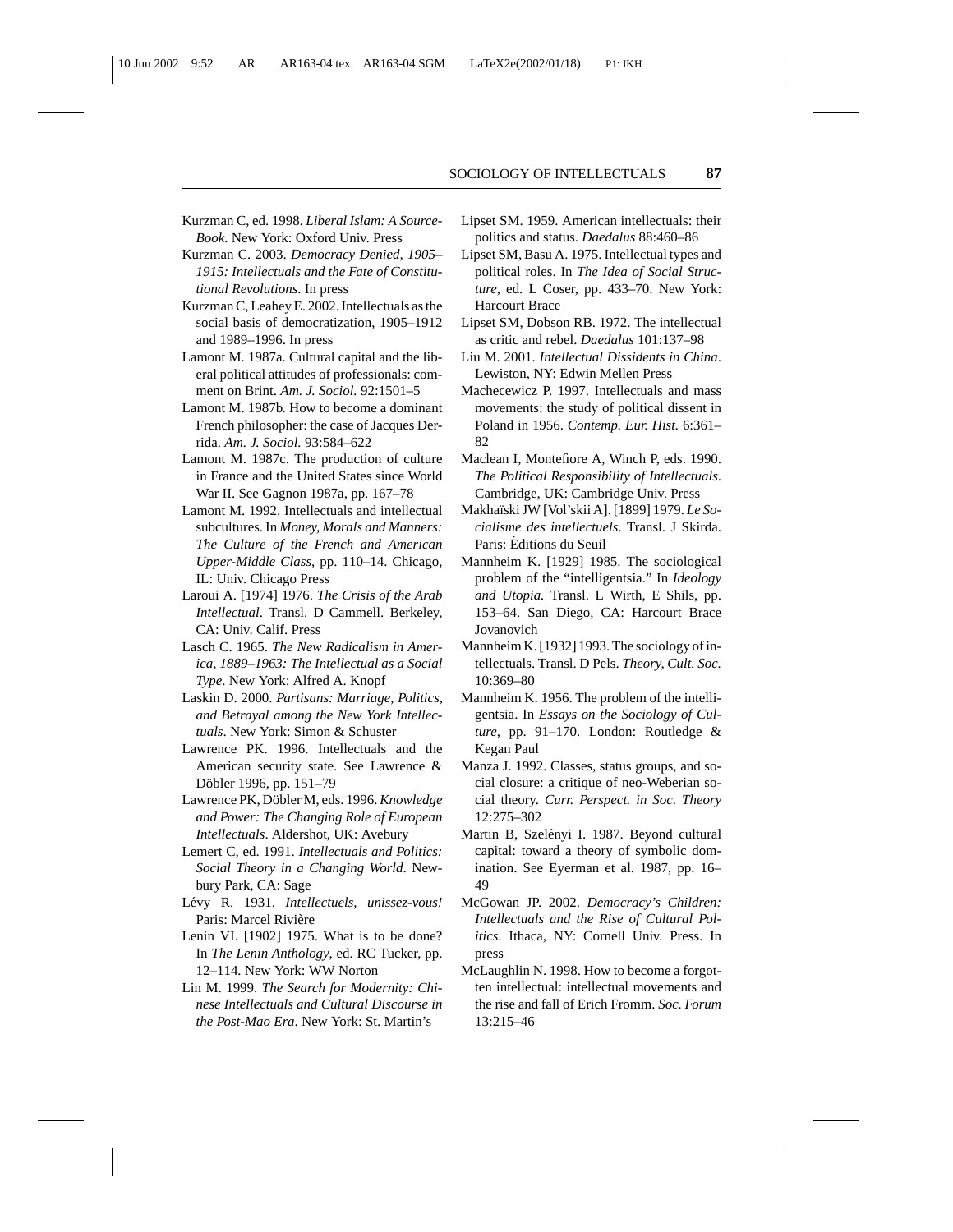- Meeker ME. 1991. The new Muslim intellectuals in the Republic of Turkey. In *Islam in Modern Turkey*, ed. R Tapper, pp. 189–219. London: IB Tauris
- Merton RK. [1945] 1968. Role of the intellectual in public bureaucracy. In *Social Theory and Social Structure*, pp. 261–78. New York: Free Press. Enlarged ed.
- Merton RK. [1961] 1973. Singletons and multiples in scientific discoveries. In *The Sociology of Science*, ed. NW Storer, pp. 343–70. Chicago, IL: Univ. Chicago Press
- Michels R. 1932. Intellectuals. In *Encyclopedia of the Social Sciences*, ed. ERA Seligman, 8:118–26. New York: Macmillan
- Mills CW. [1944] 1963. The social role of the intellectual. In *Power, Politics and People*, ed. IL Horowitz, pp. 292–304. New York: Ballantine
- Mills CW. [1959] 1963. The cultural apparatus. In *Power, Politics and People*, ed. IL Horowitz, pp. 405–22. New York: Ballantine
- Milson M. 1972. Medieval and modern intellectual traditions in the Arab world. *Daedalus* 101:17–37
- Mohan RP, ed. 1987. *The Mythmakers: Intellectuals and the Intelligentsia in Perspective*. New York: Greenwood
- Mok KH. 1998. *Intellectuals and the State in Post-Mao China*. New York: St. Martin's
- Mokrzycki E. 1995. Is the intelligentsia still needed in Poland? *Polish Sociol. Rev*. 4:341– 48
- Molnar T. 1961. *The Decline of the Intellectual*. Cleveland, OH: World Publ.
- Murphy R. 1988. *Social Closure: The Theory of Monopolization and Exclusion*. Oxford, UK: Clarendon
- Nahirny VC. 1983. *The Russian Intelligentsia: From Torment to Silence*. New Brunswick, NJ: Transaction
- Nichols R. 1978. *Treason, Tradition, and the Intellectual: Julien Benda and Political Discourse*. Lawrence, KS: Regents Press of Kansas
- Nomad M. 1937. Masters–old and new. In *The Making of Society*, ed. VF Calverton, pp. 882–93. New York: Modern Lib.
- O'Boyle L. 1970. The problem of an excess of educated men in Western Europe (1800- 1850). *J. Modern Hist.* 42:471–95
- Ollauson L. 1996. The intellectual as social engineer: Gunnar Myrdal and the formation of the good society. See Lawrence & Döbler 1996, pp. 37–59
- Palade B. 2000. The Romanian utopia: the role of the intelligentsia in the Communist implementation of a new human paradigm. *Crit. Rev. Int. Soc. Polit. Philos.* 3:107–15
- Parsons T. 1969. "The intellectual": a social role category. See Rieff 1969, pp. 3–26
- Pasquinelli C. 1995. From organic to neocorporatist intellectuals: the changing relations between Italian intellectuals and political power. *Media, Cult. Soc.* 17:413–25
- Pels D. 1995. Knowledge politics and antipolitics: toward a critical appraisal of Bourdieu's concept of intellectual autonomy. *Theory & Soc.* 24:79–104
- Pels D. 1999. Privileged nomads: on the strangeness of intellectuals and the intellectuality of strangers. *Theory, Cult. Soc.* 16:63– 86
- Pels D. 2000. *The Intellectual as Stranger: Studies in Spokespersonship*. London: Routledge
- Petras J, Morley M. 1990. The metamorphosis of Latin America's intellectuals. In *U.S. Hegemony under Siege: Class, Politics, and Development in Latin America*, pp. 147–56. London: Verso
- Pipes R, ed. 1961. *The Russian Intelligentsia*. New York: Columbia Univ. Press
- Plato. [360 B.C.] 2000. *The Republic*, ed. GRF Ferrari. Transl. T Griffith. Cambridge, UK: Cambridge Univ. Press
- Pryor FL. 1981. The 'new class': analysis of the concept, the hypothesis, and the idea as a research tool. *Am. J. Econ. Sociol.* 40:367–79
- Radhakrishnan R. 1990. Toward an effective intellectual. See Robbins 1990, pp. 57–99
- Rahkonen K, Roos JP. 1993. The field of intellectuals: the case of Finland. *Int. J. Contemp. Sociol.* 30:154–72
- Raisons d'Agir 2000a.Qui sommes-nous? http://www.agir.msh-paris.fr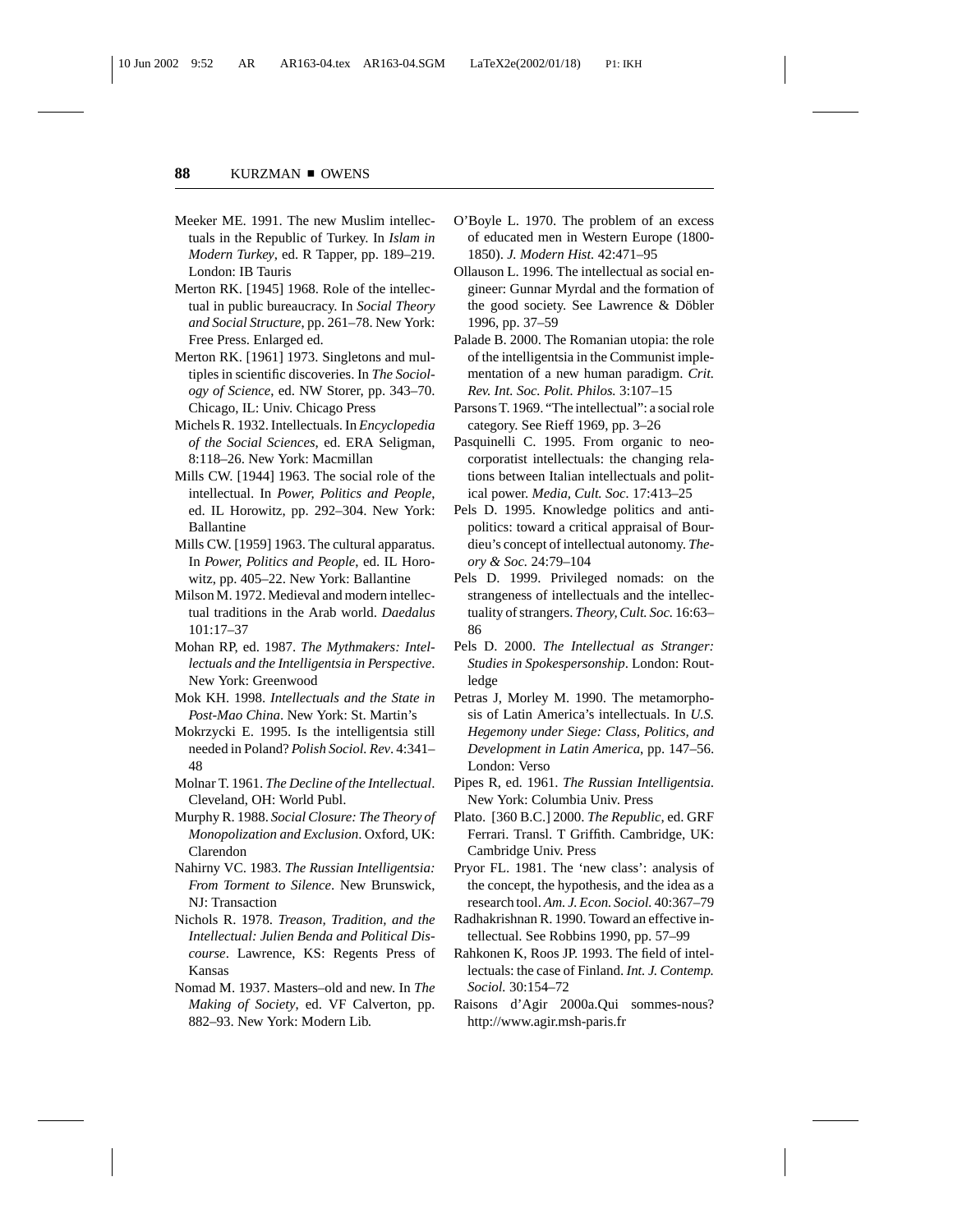- Raisons d'Agir. 2000b. Un intellectuel collectif autonome. http://www.agir.msh-paris.fr/ rdaassoc.html
- Richard Y. 1990. Clercs et intellectuels de la R´epublique Islamique d'Iran. In *Intellectuels et militants de l'Islam contemporain*, ed. G Kepel, Y Richard, pp. 29–70. Paris: Seuil
- Rieff P, ed. 1969. *On Intellectuals: Theoretical Studies, Case Studies*. Garden City, NY: Doubleday
- Ringer FK. 1992. *Fields of Knowledge: French Academic Culture in Comparative Perspective, 1990–1920*. Cambridge, UK: Cambridge Univ. Press; Paris: Ed. de la Maison des Sci. de l'Homme
- Rivers E III. 1995. Beyond the nationalism of fools: toward an agenda for Black intellectuals. *Boston Rev.* 20:16–18
- Robbins B, ed. 1990. *Intellectuals: Aesthetics, Politics, Academics*. Minneapolis, MN: Univ. Minn. Press
- Roberts P. 1999. Scholarly publishing, peer review, and the Internet. *First Monday* 4(4), http://www.firstmonday.dk/issues/issue4 4/ proberts
- Ross A. 1989. *No Respect: Intellectuals and Popular Culture*. New York: Routledge
- Sabour M. 1996. Between patronage and autonomy: the position of intellectuals in modern society. See Lawrence & Döbler 1996, pp. 11–24
- Sadri A. 1992. *Max Weber's Sociology of Intellectuals*. New York: Oxford Univ. Press
- Sagiv D. 1995. *Fundamentalism and Intellectuals in Egypt, 1973–1993*. London: F. Cass
- Said EW. 1994. *Representations of the Intellectual*. London: Vintage
- Salamini L. 1989. Intellectuals and politics: from Marx to Berlinguer. *Int. J. Compar. Sociol.* 30:139–58
- Sarfatti-Larson M. 1977. *The Rise of Professionalism: A Sociological Analysis*. Berkeley, CA: Univ. Calif. Press
- Sassoon AS. 2000. *Gramsci and Contemporary Politics: Beyond Pessimism of the Intellect*. London: Routledge
- Schumpeter JA. 1942. The sociology of the intellectual. In *Capitalism, Socialism,*

*and Democracy*, pp. 145–55. New York: Harper

- Schwarcz V. 1986. *The Chinese Enlightenment: Intellectuals and the Legacy of the May Fourth Movement of 1919*. Berkeley, CA: Univ. Calif. Press
- Scott A. 1997. Between autonomy and responsibility: Max Weber on scholars, academics and intellectuals. See Jennings & Kemp-Welch 1997, pp. 45–64
- Shils E. [1958] 1972. The intellectuals and the powers: some perspectives for comparative analysis. In *The Intellectuals and the Powers and Other Essays*, pp. 3–22. Chicago, IL: Univ. Chicago Press
- Shils E. 1961. *The Intellectual Between Tradition and Modernity: The Indian Situation*. The Hague, Netherlands: Mouton
- Shils E. 1962. *Political Development in the New States*. Gravenhage, Netherlands: Mouton
- Shils E. 1968. Intellectuals. In *International Encyclopedia of the Social Sciences*, ed. DL Sills, 7:399–415. New York: Macmillan & Free Press
- Shlapentokh V. 1990. *Soviet Intellectuals and Political Power: The Post-Stalin Era*. Princeton, NJ: Princeton Univ. Press
- Smith AD. 1971. *Theories of Nationalism.* London: Duckworth
- Smith JA. 1991. *The Idea Brokers: Think Tanks and the Rise of the New Policy Elite*. New York: Free Press
- Smith WC. 1955. The intellectuals in the modern development of the Islamic world. In *Social Forces in the Middle East*, ed. SN Fisher, pp. 190–205. Ithaca, NY: Cornell Univ. Press
- Sosteric M. 1996. Electronic journals: The grand information future? *Elec. J. Sociol.* 2(2), http://www.sociology.org/content/vol 002.002/sosteric.html
- Strine MS. 1991. Critical theory and "organic" intellectuals: Reframing the work of cultural critique. *Commun. Monogr.* 58:195– 201
- Suny RG, Kennedy MD, eds. 1999. *Intellectuals and the Articulation of the Nation*. Ann Arbor, MI: Univ. Mich. Press